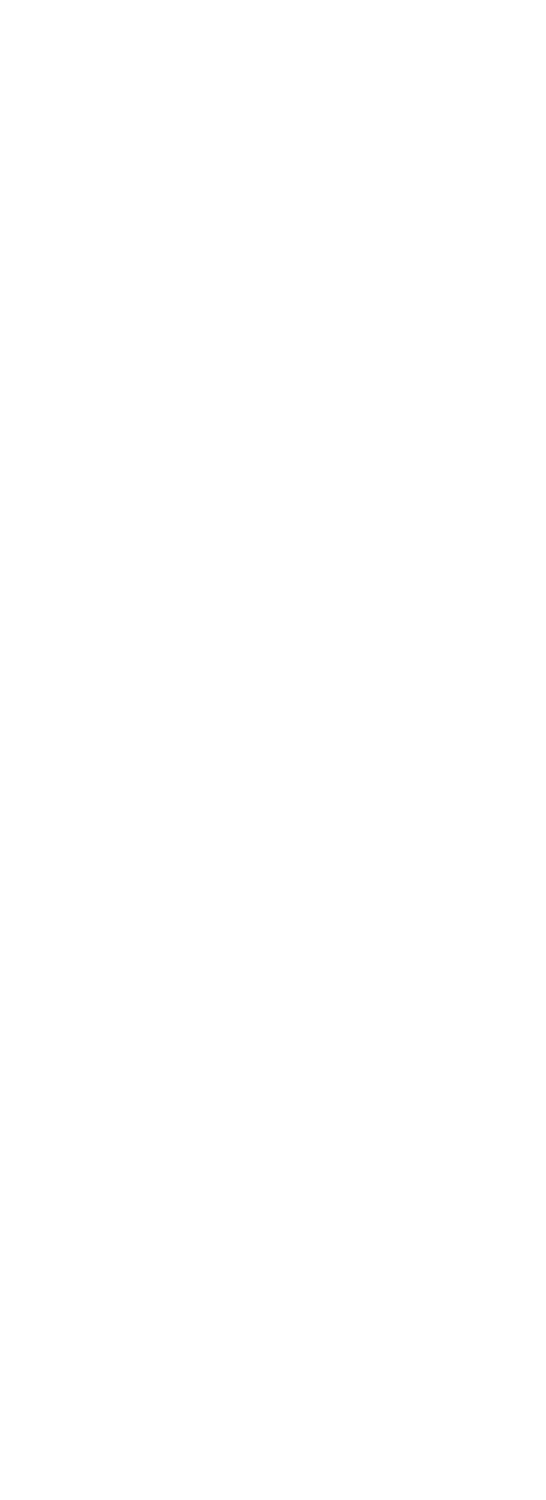# CN GENERAL ENGINEERING INSTRUCTIONS

# CANADIAN LINES

# Table of Contents

| 1.0  |                                                                            |
|------|----------------------------------------------------------------------------|
| 2.0  |                                                                            |
| 3.0  | Personal Protective Equipment (PPE) and                                    |
|      |                                                                            |
|      | Application of Portable Derails  6                                         |
| 4.0  |                                                                            |
| 5.0  |                                                                            |
| 6.0  | Crossing Bridges Using Lone Worker or Safety                               |
|      | Separated Work Groups 16                                                   |
| 7.0  |                                                                            |
| 8.0  | Adjacent Track Instruction 17                                              |
| 9.0  |                                                                            |
| 10.0 |                                                                            |
|      |                                                                            |
|      | Working on or Around Track Units 22                                        |
| 11.0 |                                                                            |
|      | Track Unit Operating Speed  24                                             |
| 12.0 | Contractor Employee Qualifications  25                                     |
| 13.0 | Handling Switches in OCS Territory 30                                      |
| 14.0 | Highway/Roadway Crossings and Traversing a<br>Highway/Roadway Crossing  31 |
|      | <b>Manual Protection at Highway/Roadway Grade</b>                          |
| 15.0 |                                                                            |
| 16.0 |                                                                            |
| 17.0 |                                                                            |
| 18.0 |                                                                            |
| 19.0 |                                                                            |
| 20.0 |                                                                            |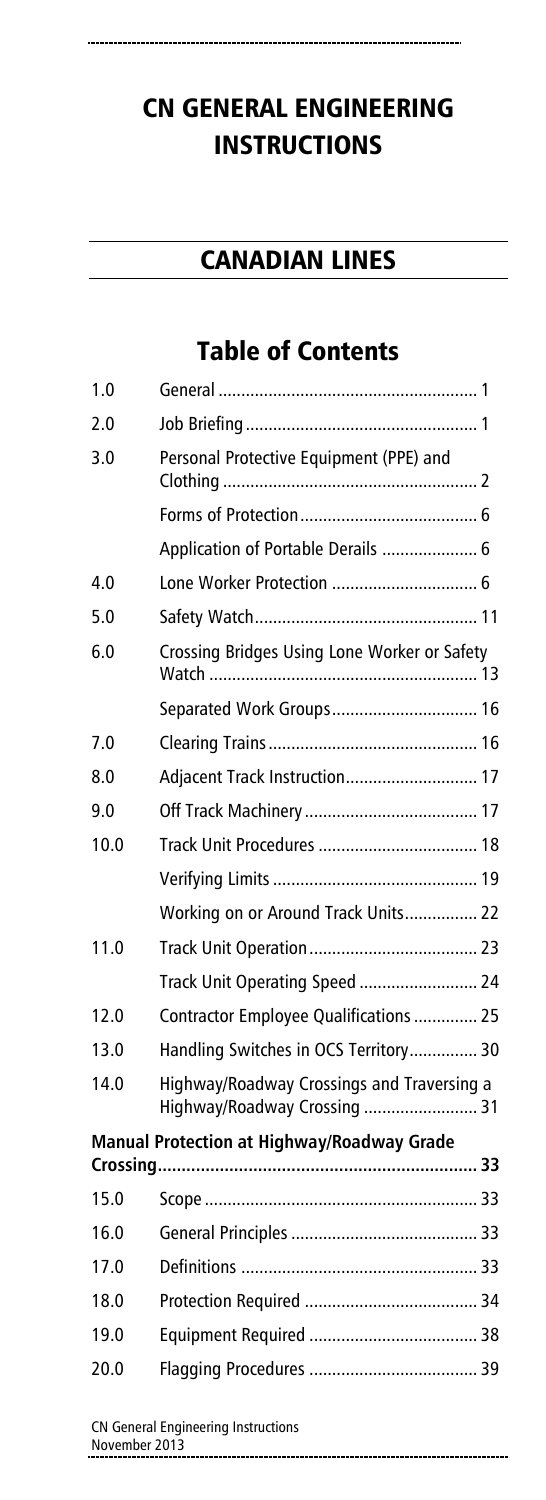# **1.0 General**

- 1.1 Every employee and/or contractor engaged in the inspection, maintenance, and construction of track, roadway, signals, bridges, buildings and other structures shall be subject to and conversant with these instructions. Except where specifically noted, the rules and regulations herein apply equally to employees and contractors.
- 1.2 When local conditions necessitate, instructions in addition to those contained herein, may be issued providing further specific guidelines.
- 1.3 All Engineering employees required to occupy or foul any track, shall be governed by these instructions. They are also responsible to make themselves familiar with all conditions and special instructions applicable to the territory in which they are working.
- 1.4 Employees governed by these instructions must have a copy accessible while on duty.
- 1.5 An employee is foul of the tracks when the individual or equipment is within 4 feet (1.2 meters**)** of the nearest rail.
- 1.6 Highway/Roadway Grade Crossing means a location where a public highway, road, street, or unrestricted private roadway and associated sidewalks and any pedestrian or bicycle pathway cross one or more railway tracks at grade.
- 1.7 Track unit means any on track equipment (e.g. hi-rails, welding trucks, Brandt trucks, frog trucks, boom truck, etc.).

# **2.0 Job Briefing**

2.1 Prior to commencing any work, the employee in charge of a work group will hold a job briefing session for all persons engaged in the activity.

> A supplemental job briefing is required when:

- Method of protection is changed, or
- Method of protection is extended or about to be released.
- Job task is changed.
- 2.2 The job briefing session shall cover all relevant issues with respect to the task being performed and necessary safety precautions that must be taken, including, but not limited to the following:
	- Designation of the employee in charge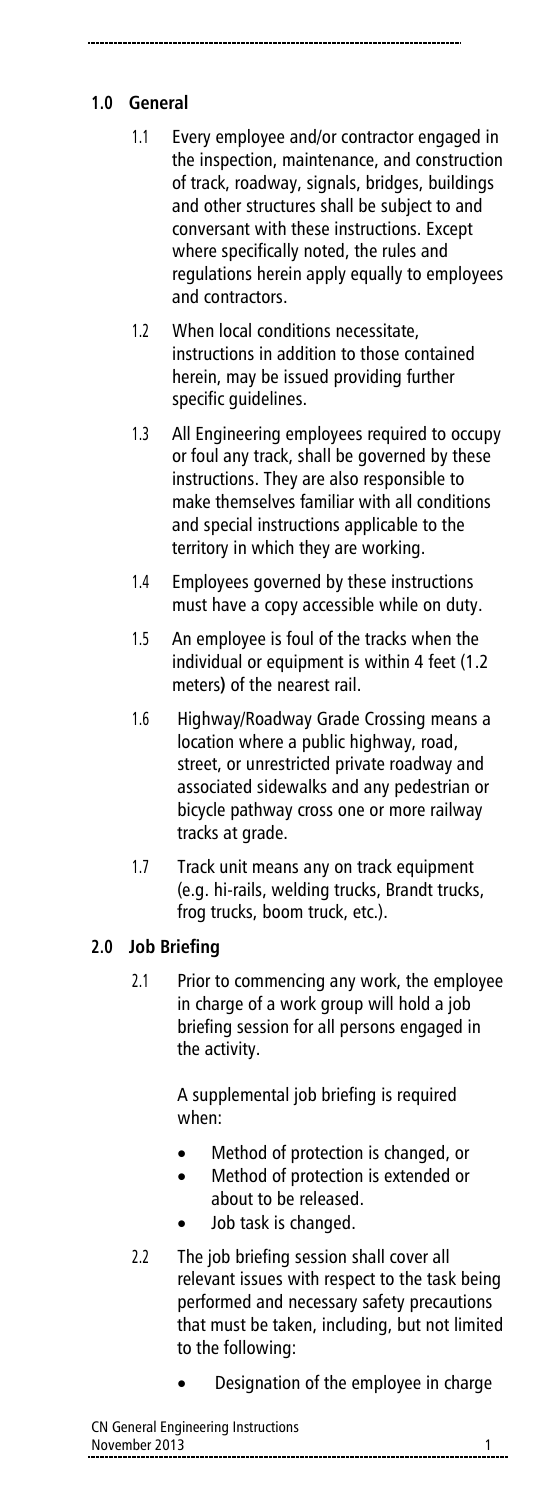- Method of on-track protection being used and the limits of authority
- Track(s) that may be fouled
- Operational control of movements on adjacent tracks, if any
- Procedure to arrange for protection on adjacent tracks, if necessary
- Maximum zone speed and minimum sight line requirements when using safety watch protection, or if working adjacent to live tracks
- Means of providing a warning when Safety Watch is used
- Designated place of safety where workers will clear for trains or track units
- Designated work zones around track units
- Safe working and travelling distances between track units
- A field level risk assessment specific to the task to be performed
- 2.3 At the conclusion of the job briefing, all employees shall confirm understanding. Job briefing information shall be kept in writing, in prescribed job briefing books, for ready reference by each employee.

### **3.0 Personal Protective Equipment (PPE) and Clothing**

- 3.1 Employees are required to wear PPE appropriate to the work location and the job being done. The following PPE applies to all employees as a minimum requirement:
	- Hard hats
	- Protective eyewear (including side shields)
	- Protective footwear (minimum 6 inches **(152 mm)** high, laced top, defined heel)
	- Reflective apparel

Exceptions to these requirements are as follows:

- When working inside designated office/buildings
- When inside an enclosed vehicle or equipment (car, truck, van, etc.)
- 3.2 Employees are required to wear hearing protection where posted or within 100 feet **(31 meters)** of operating machinery. Hearing protection must be worn within 500 feet **(152 meters)** of a snow jet.

Personal Protective Equipment Charts

| CN General Engineering Instructions |  |
|-------------------------------------|--|
| November 2013                       |  |
|                                     |  |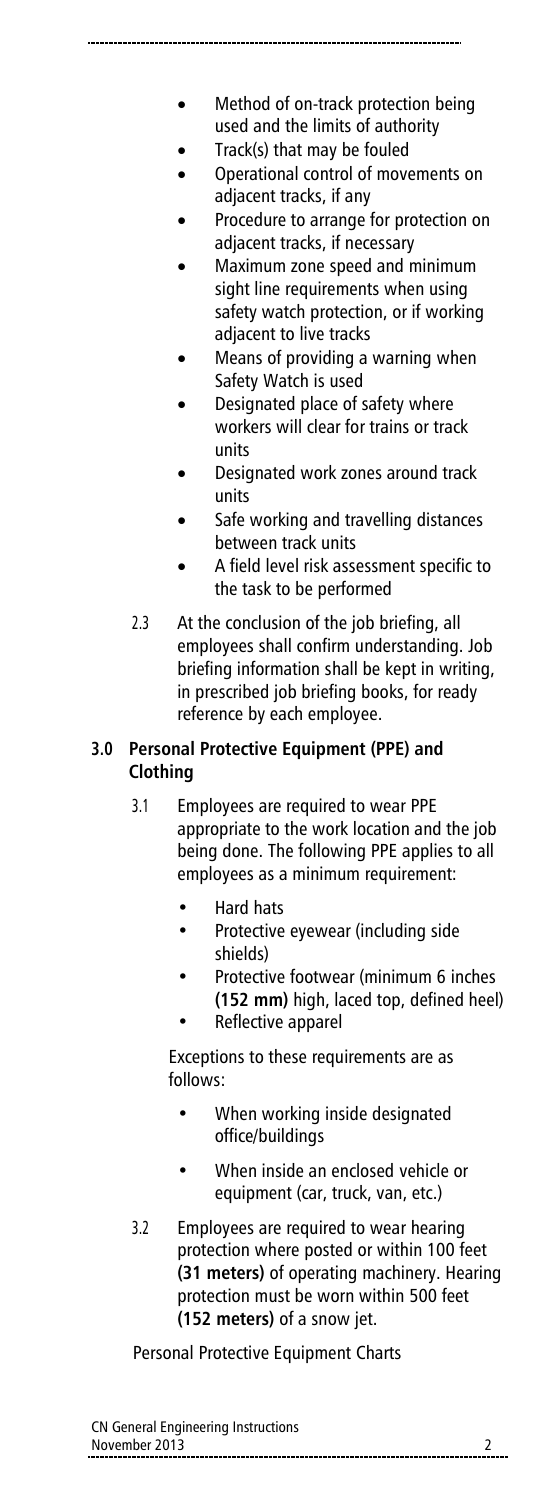- - 3.3 Table 1 contains craft-specific PPE charts for employees that outline requirements for protective equipment. The PPE chart is designed to work in conjunction with the requirements of Section 3.0.

NOTES: Face shields are more restrictive than goggles and can be substituted for goggles. Shin guards are more restrictive than leggings and can be substituted for leggings.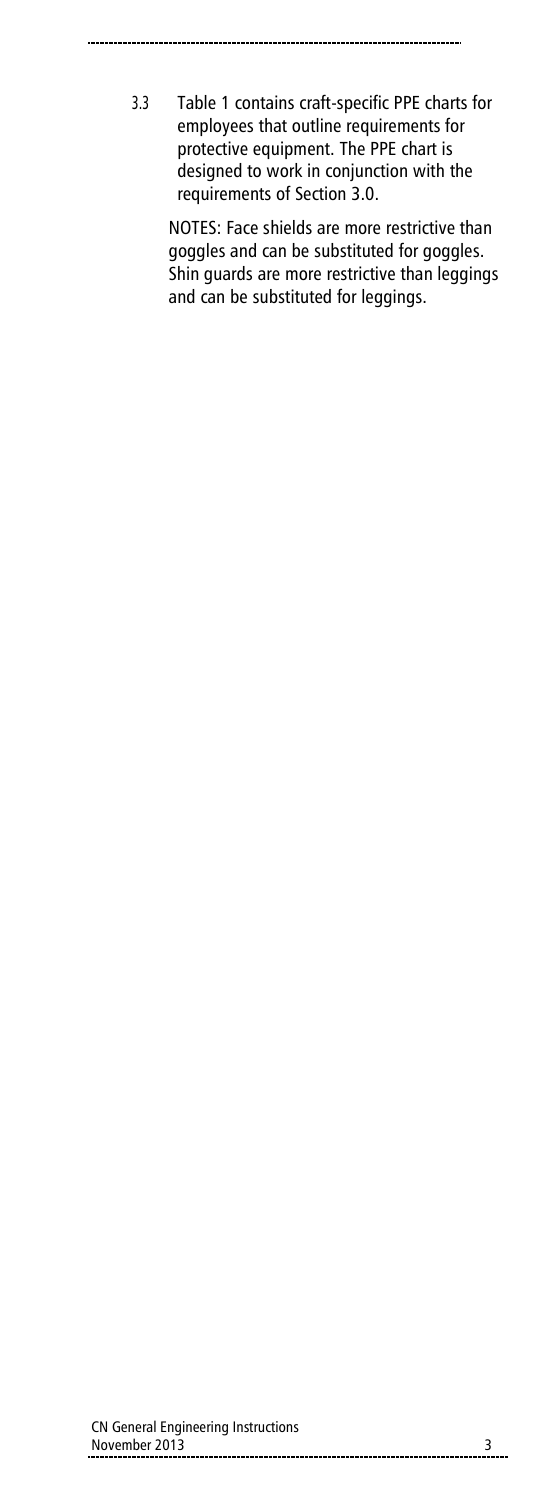#### **TABLE 1: ENGINEERING GENERAL PPE REQUIREMENTS**

|                                                                                                        | learing Protection | Gloves | ubber Gloves | Goggles | ace shield | shin Guards | Contact Safety Department<br>espiratory Protection | isposable Overalls | ubberized Apron | Velder's Jacket or Sleeves | Velder's Leathers | pats/Leggings | le Iding Glasses (Shade #)* | <b>Nelding Helmet</b> | <b>Remarks/Special</b><br><b>Requirements</b> |
|--------------------------------------------------------------------------------------------------------|--------------------|--------|--------------|---------|------------|-------------|----------------------------------------------------|--------------------|-----------------|----------------------------|-------------------|---------------|-----------------------------|-----------------------|-----------------------------------------------|
| Abrasive grinding (frog<br>grinding portable)                                                          | R                  | R      |              |         | R          | R           | x                                                  |                    |                 |                            |                   |               |                             |                       |                                               |
| Abrasive grinding or<br>cutting (stationary: bench<br>grinder, chop saw, ect.)                         | R                  | x      |              |         | R          |             | x                                                  |                    |                 |                            |                   |               |                             |                       |                                               |
| <b>Adzing machine</b>                                                                                  | R                  | R      |              |         | R          | R           | x                                                  |                    |                 |                            |                   |               |                             |                       | <b>Steel instep protection</b>                |
| <b>Banding materials</b>                                                                               |                    | R      |              |         | ✓          |             |                                                    |                    |                 |                            |                   |               |                             |                       |                                               |
| <b>Batteries: handling or</b><br>servicing                                                             |                    | R      | x            | R       |            |             |                                                    |                    | x               |                            |                   |               |                             |                       | Remove watch if not<br>covered by gloves      |
| <b>Blowing/cleaning with</b>                                                                           |                    |        |              |         |            |             |                                                    |                    |                 |                            |                   |               |                             |                       |                                               |
| compressed air, steam or                                                                               | R                  | R      | x            | R       | x          |             | x                                                  |                    | x               |                            |                   |               |                             |                       |                                               |
| water                                                                                                  |                    |        |              |         |            |             |                                                    |                    |                 |                            |                   |               |                             |                       |                                               |
| Boring, reaming, or drilling                                                                           | R                  | x      |              |         | x          |             |                                                    |                    |                 |                            |                   |               |                             |                       |                                               |
| <b>Boutet or thermite welding</b>                                                                      | R.                 | R      |              |         | R          | R           | x                                                  |                    |                 |                            |                   |               | $6-8$                       |                       |                                               |
| <b>Breaking frozen material</b><br>(ice, ground, gravel,<br>cinders, ballast, etc.) with<br>hand tools |                    | R      |              |         | R          |             |                                                    |                    |                 |                            |                   |               |                             |                       |                                               |
| <b>Breaking or cutting</b><br>concrete, stone, or asphalt                                              | R                  | R      |              |         | R          |             | x                                                  |                    |                 |                            |                   |               |                             |                       |                                               |
| Buffing/polishing with wire<br>wheel                                                                   | R                  | x      |              |         | R          |             |                                                    |                    |                 |                            |                   |               |                             |                       |                                               |
| <b>Cadwell bonding</b>                                                                                 | R                  | R      |              |         | R          |             |                                                    |                    |                 |                            |                   | R             |                             |                       |                                               |
| Carbon-arc cutting and<br>gouging                                                                      | R                  | R      |              |         |            |             |                                                    |                    |                 |                            |                   |               |                             | R                     |                                               |
| Chain saw, brush saw, and<br>weed trimmers                                                             | R                  | R      |              |         | R          |             |                                                    |                    |                 |                            |                   | R             |                             |                       | Chain Saw & Brush<br>Saw; legging/spats       |
| Chemicals, refrigerants or<br>fuels: handling                                                          |                    | R      | x            |         |            |             | x                                                  | x                  | X               |                            |                   |               |                             |                       |                                               |
| <b>Chipping or cutting</b>                                                                             | $\mathbb{R}$       | R      |              | R       |            |             |                                                    |                    |                 |                            |                   |               |                             |                       |                                               |
| Chop saw                                                                                               | $\mathbb{R}$       | R      |              |         | R.         |             |                                                    |                    |                 |                            |                   |               |                             |                       |                                               |
| <b>Cleaning agents:</b><br>spraying/general use                                                        |                    | x      | X            | x       | x          |             | x                                                  |                    | x               |                            |                   |               |                             |                       |                                               |
| <b>Climbing equipment</b>                                                                              |                    |        |              |         |            |             |                                                    |                    |                 |                            |                   |               |                             |                       |                                               |
| <b>Climbing poles and</b>                                                                              |                    | R      |              |         |            |             |                                                    |                    |                 |                            |                   |               |                             |                       |                                               |
| rail/work equipment                                                                                    |                    | R      |              |         |            |             |                                                    |                    |                 |                            |                   |               |                             |                       |                                               |
| Cut-off disks, saws, or                                                                                |                    |        |              |         |            |             |                                                    |                    |                 |                            |                   |               |                             |                       |                                               |
| other tools with carbide<br>bits                                                                       | R                  | R      |              |         | R          |             |                                                    |                    |                 |                            |                   | x             |                             |                       |                                               |

R= Required equipment

X= May be required based on task and materials

 $\checkmark$  = Recommended additional equipment

\* Welding Shade Chart is found in CN track welding manual appendix A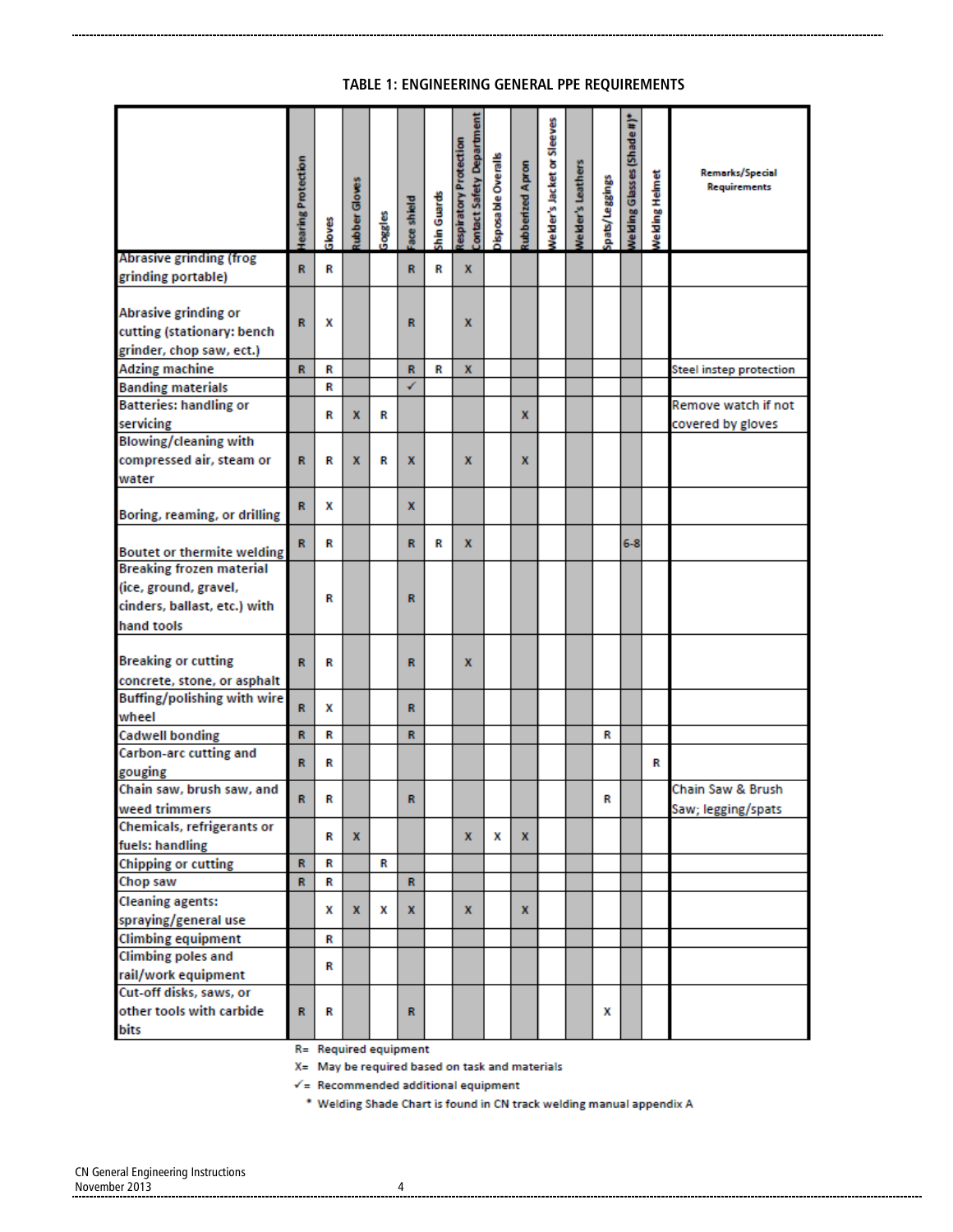#### **TABLE 1: ENGINEERING GENERAL PPE REQUIREMENTS**

|                                                                                               | learing Protection | Gloves | ubber Gloves | Goggles | ace shield | Shin Guards | <b>Contact Safety Department</b><br>lespiratory Protection | bisposable Overalls | ubberized Apron | <b>Nelder's Jacket or Sleeves</b> | <b>Velder's Leathers</b> | spats/Leggings | Velding Glasses (Shade#)* | <b>Nelding Helmet</b> | <b>Remarks/Special</b><br>Requirements |
|-----------------------------------------------------------------------------------------------|--------------------|--------|--------------|---------|------------|-------------|------------------------------------------------------------|---------------------|-----------------|-----------------------------------|--------------------------|----------------|---------------------------|-----------------------|----------------------------------------|
| Cutting rivets, bolts, or<br>cotter keys; spitting nuts;<br>etc. (mechanically)               | R                  | R      |              |         | R          |             |                                                            |                     |                 |                                   |                          |                |                           |                       |                                        |
| Cutting rivets, bolts, or<br>cotter keys; spitting nuts;<br>etc. (mechanically with<br>torch) | R                  | R      |              | R       |            |             |                                                            |                     |                 |                                   |                          |                | $6 - 8$                   |                       |                                        |
| <b>Dusty conditions</b>                                                                       |                    |        |              |         |            |             | x                                                          | x                   |                 |                                   |                          |                |                           |                       |                                        |
| <b>Electrical hazard</b>                                                                      |                    | x      |              |         |            |             |                                                            |                     |                 |                                   |                          |                |                           |                       |                                        |
| <b>Electrical welding</b>                                                                     | R                  | R      |              |         |            |             | x                                                          |                     |                 | ✓                                 | ✓                        |                |                           | R                     |                                        |
| Gas welding, cutting, or<br>heating                                                           | x                  | R      |              |         |            |             | x                                                          |                     |                 | ✓                                 | ✓                        |                | $6 - 8$                   |                       |                                        |
| Hammer-punch                                                                                  | R                  | R      |              |         |            |             |                                                            |                     |                 |                                   |                          |                |                           |                       |                                        |
| <b>Hand tools</b>                                                                             | X.                 | x      |              |         |            |             |                                                            |                     |                 |                                   |                          |                |                           |                       |                                        |
| Intermodal facility: outside<br>of offices                                                    | R                  | x      |              |         |            |             |                                                            |                     |                 |                                   |                          |                |                           |                       |                                        |
| Lifting and carrying                                                                          |                    | x      |              |         |            |             |                                                            |                     |                 |                                   |                          |                |                           |                       |                                        |
| Machining steel, iron, or<br>other metals                                                     | R                  | x      |              |         | x          |             |                                                            |                     |                 |                                   |                          |                |                           |                       |                                        |
| MIG/TIG welding                                                                               | R                  | R      |              |         |            |             | x                                                          |                     |                 | ✓                                 | ✓                        |                |                           | R                     |                                        |
| Mule: operation of car<br>mover                                                               | R                  | R      |              |         |            |             |                                                            |                     |                 |                                   |                          |                |                           |                       |                                        |
| Painting/spray painting                                                                       | x                  | x      |              |         |            |             | x                                                          | x                   |                 |                                   |                          |                |                           |                       |                                        |
| <b>Pneumatic tools</b>                                                                        | R                  | R      |              |         |            |             |                                                            |                     |                 |                                   |                          |                |                           |                       |                                        |
| <b>Powder-actuated tools</b>                                                                  | R                  | R      |              | R       |            |             |                                                            |                     |                 |                                   |                          |                |                           |                       |                                        |
| <b>Rail drill</b>                                                                             | R                  | R      |              |         |            |             |                                                            |                     |                 |                                   |                          |                |                           |                       |                                        |
| <b>Rail grinder</b>                                                                           | R                  | R      |              |         | R          | R           |                                                            |                     |                 |                                   |                          |                |                           |                       |                                        |
| <b>Rail saw</b>                                                                               | R                  | R      |              |         | R          |             |                                                            |                     |                 |                                   |                          | R              |                           |                       |                                        |
| <b>Sand blasting (abrasive</b><br>blasting)                                                   | R                  | R      |              |         |            |             | R                                                          | x                   |                 |                                   |                          |                |                           |                       | Sand blast hood                        |
| Scaling, scraping, or<br>removing welding flux                                                | x                  | R      |              |         | x          |             | x                                                          |                     |                 |                                   |                          |                |                           |                       |                                        |
| <b>Steam cleaning</b>                                                                         | R                  | R      | $\mathbf R$  |         | R          |             | $\mathbf x$                                                |                     | $\mathbf x$     |                                   |                          |                |                           |                       |                                        |
| <b>Striking or striking with</b><br>hardened tools/fastenings                                 | X                  | R      |              |         |            |             |                                                            |                     |                 |                                   |                          |                |                           |                       |                                        |
| <b>Washing locomotives,</b><br>machinery, or vehicles                                         | $\mathbb{R}$       | R      | $\mathbf{x}$ |         |            |             |                                                            |                     | $\mathbf{x}$    |                                   |                          |                |                           |                       |                                        |
| <b>Woodworking machines</b>                                                                   | R                  | R      |              |         | x          |             |                                                            |                     |                 |                                   |                          |                |                           |                       |                                        |

R= Required equipment

X= May be required based on task and materials

 $\checkmark$  = Recommended additional equipment

\* Welding Shade Chart is found in CN track welding manual appendix A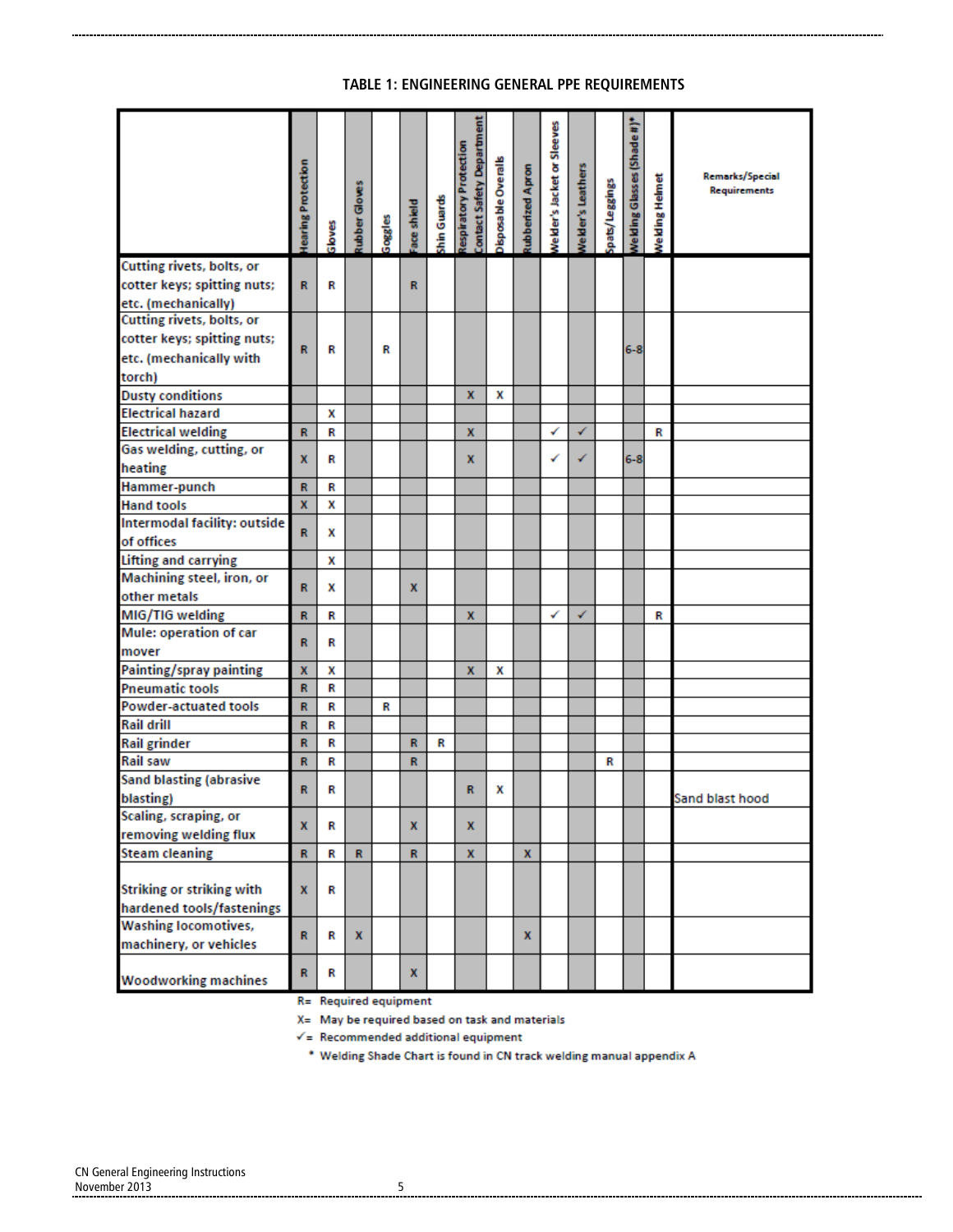### **Forms of Protection**

- 3.4 All engineering employees required to foul\* or occupy tracks must be protected by one of the following means:
	- Positive protection as per the CROR
	- Safety Watch protection
	- Lone worker protection

\*Excludes when not performing work and solely crossing tracks. Tracks may be crossed without protection only when sightlines permit and there are no Class 5 restrictions in place.

### **Application of Portable Derails**

- 3.5 In conjunction with CROR rule 840.1, portable derails will be used where a special lock cannot be applied to a switch to prevent movement from operating over the portion of the track where work is being performed.
- 3.6 Portable derails are to be installed 100 yards (91 meters) (if possible) on each side of the work location within the limits of the red flag. Portable derails are only to be used on tracks where speeds do not exceed 20 mph (32 km/hr).
- 3.7 Consider the following in selecting the orientation of the derail:
	- Materials and Equipment select the derail orientation (left hand or right hand) and place the derail such that a derailed car moves away from any stored material or equipment.
	- Adjacent Live Track select the derail orientation (left hand or right hand) and place the derail such that a derailed car moves away from the adjacent live track.
	- Surrounding Terrain select the derail orientation (left hand or right hand) and place the derail such that a derailed car moves away from any waterways, highways, roadways, non-CN lands and/or sensitive/restricted areas.

#### **4.0 Lone Worker Protection**

NOTE: Lone Worker protection is not applicable in multi-track Class 5 territory (i.e. multi-track territory where freight train speeds exceed 60 mph and passenger trains exceed 80 mph).

4.1 Employees using lone worker protection must participate in a job briefing with his or her supervisor or other designated employee.

| CN General Engineering Instructions                     |  |
|---------------------------------------------------------|--|
| November 2013<br>-------------------------------------- |  |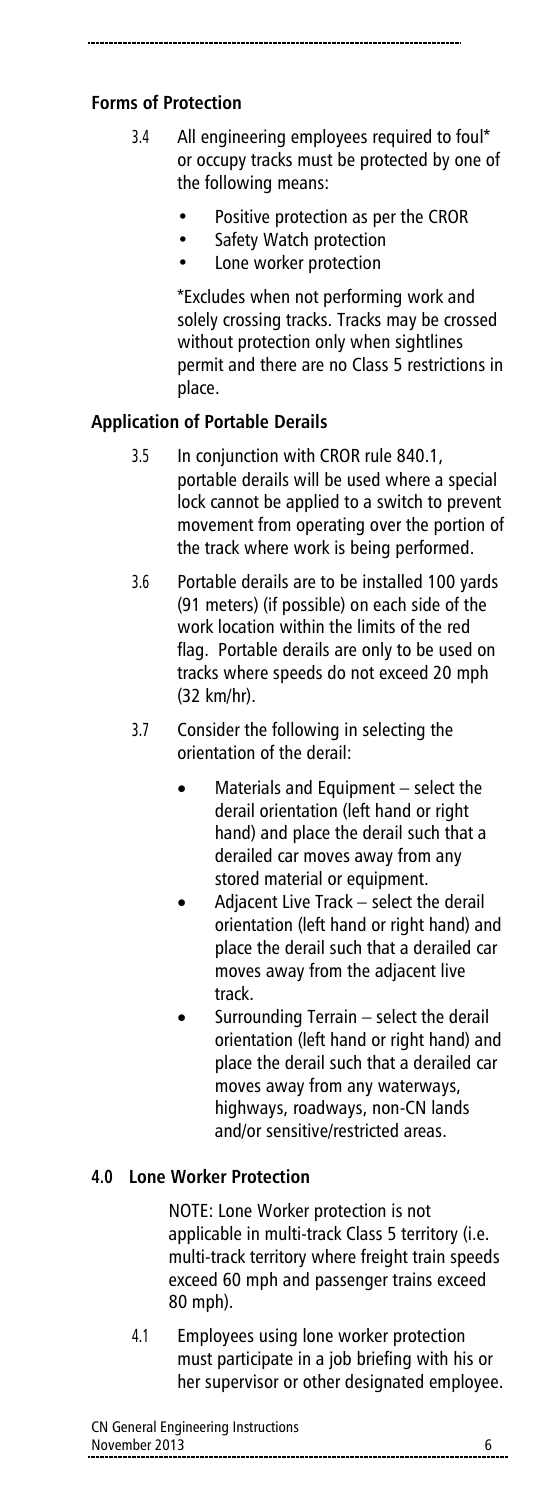The job briefing must include the lone worker's planned itinerary and the procedures that will be applied to establish protection.

- 4.2 Employees performing the tasks shown in Table 2 using lone worker protection will comply with the following:
	- The work must not affect the movement of trains;
	- The lone worker must be able to visually detect the approach of a train at maximum timetable speed and be in a place of safety 15 seconds before the arrival of the train;
	- Power operated tools and track units are not in use within hearing distance;
	- The ability to hear and see approaching trains and track units is not impaired by background noise, lights, precipitation, fog, passing trains or physical conditions;
	- The employee has identified a place of safety prior to occupying or fouling the track.
- 4.3 An employee who uses lone worker protection must first complete the Statement of On Track Safety. The statement must designate the date and time for which it is valid. The statement must also indicate the maximum authorized speed of trains within the limits and the sight distance that provides the required warning of approaching trains. The lone worker using lone worker protection to establish protection shall produce the Statement of On Track Safety when requested by a company officer.
- 4.4 A lone worker must use another form of protection if:
	- The requirements of 4.2 cannot be met, or
	- The task to be undertaken is not listed in Table 2.

Determination of Adequate Clear Sightline Distance

- 4.5 There are a number of ways in which clear sightline distances can be determined. Employees should select the method that best suits their situation.
	- 1. Track features such as crossings, bridges, overpasses, turnouts, way side buildings, etc., whose mileage is known can be used as reference points to determine the sight distance from the work location.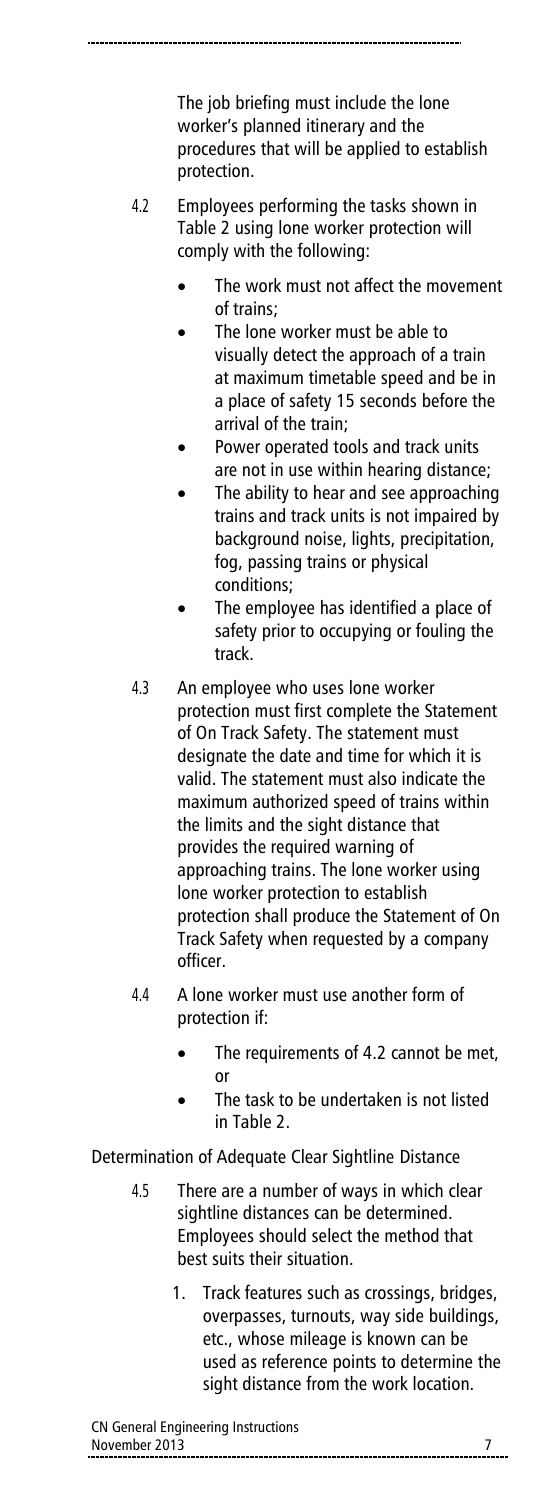- 2. Mileage boards can be used as a reference point to determine the sight distance from the work location.
- 3. If railway pole lines are present, these can be counted in either direction to obtain sightline distances.
- 4. If work location is one that is frequented often (such as a turnout, road crossing, railway crossing at grade, etc.), a tape measure, measuring wheel or a track unit with a distance counter can be used to measure sight distances for all future visits to that location.
- 5. The use of portable hand held optical distance measuring devices may be used to determine clear sightline distances.

NOTE: Employees may be required to demonstrate how the sightline distance was obtained. This information must be recorded in the job briefing book.

#### Clear Sightline Distance

4.6 Lone Worker Protection will NOT be considered as adequate protection where sightlines, train speeds, weather conditions, restricted clearing ability, etc., do not allow sufficient time for the employee being protected to move to and occupy a previously arranged place of safety not less than 15 seconds before a train moving at a maximum speed for that track, reaches that point. Should more time be required to clear the track, it must be added to the 15 seconds.

> Example: An employee is working under Lone Worker protection on a track where the maximum train speed is 35 mph (56 km/hr). It is determined that it will take the employee 5 seconds to clear himself and his tools from the track and be in a place of safety after being warned of an approaching train. This 5 seconds must be added to the 15 seconds indicated above. Therefore, from the table below, the clear sight lines required are found under the 20 second column for a train speed of 35 mph (56 km/hr), or 1030 feet (314 meters). of clear distance in either direction.

4.7 Table 3 indicates the required distance by which time employees and their tools must be completely in the clear and in a safe location for trains traveling at various speeds.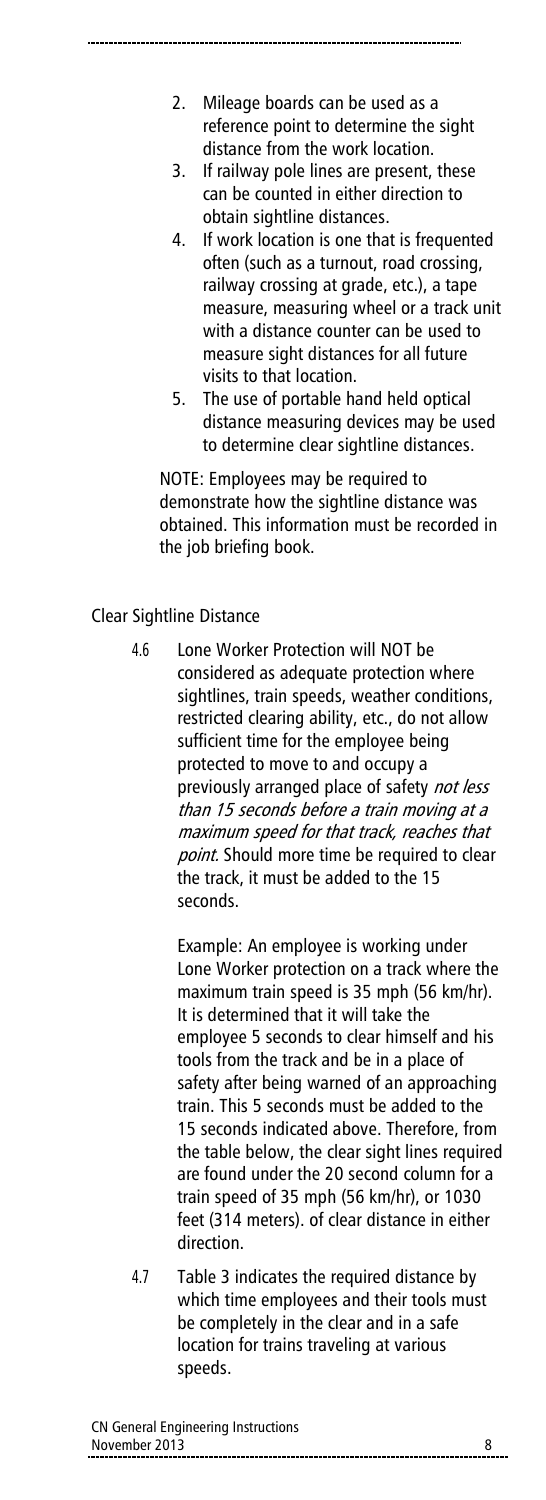#### **TABLE 2: WORK PERMITTED UNDER LONE WORKER OR SAFETY WATCH PROTECTION**

|                              |                                           | <b>Permitted</b> | <b>Permitted</b> |
|------------------------------|-------------------------------------------|------------------|------------------|
|                              |                                           | Under            | Under            |
|                              |                                           |                  |                  |
|                              |                                           | Lone             | <b>Safety</b>    |
|                              | <b>Description of Work</b>                | Worker           | Watch            |
| 1<br>$\overline{\mathbf{2}}$ | <b>Anchoring</b>                          | yes              | yes              |
|                              | Bolt tightening or individual replacement | yes              | yes              |
| 3                            | Bonding - without drilling                | no               | yes              |
| 4                            | Bonding – temporary or replacing plug     |                  |                  |
|                              | bond                                      | yes              | yes              |
| 5                            | Brush cutting - Foul of track hand tools  |                  |                  |
|                              | only                                      | yes              | yes              |
| 6                            | Brush cutting - Underneath bridge         | yes              | yes              |
| 7                            | Cotter key replacement                    | yes              | yes              |
| 8                            | <b>Crossing testing</b>                   | yes              | yes              |
| 9                            | <b>Culvert inspections</b>                | yes              | yes              |
| 10                           | Derail adjustment                         | yes              | yes              |
| 11                           | Digging/shoveling ballast by hand         | yes              | yes              |
| 12                           | Drifting joints                           | no               | yes              |
| 13                           | Gauge rod removal/installation            | no               | yes              |
| 14                           | Grinding                                  | no               | yes              |
| 15                           | Hand measuring of clearances              | yes              | yes              |
| 16                           | Inspection of bridges from underneath     |                  |                  |
|                              | or beside bridge                          | yes              | yes              |
| 17                           | Inspection of signal apparatus and        |                  |                  |
|                              | appliances                                | yes              | yes              |
| 18                           | Inspection of track - on foot             | yes              | yes              |
| 19                           | Lagging screws - off track tools only     | no               | yes              |
| 20                           | <b>Lubricating</b>                        | yes              | yes              |
| 21                           | Painting comp joints, switch handles,     |                  |                  |
|                              | derails, safety appliances, etc.          | yes              | yes              |
| 22                           | Pole line work                            | yes              | yes              |
| 23                           | Rail wear/Track geometry                  |                  |                  |
|                              | measurements                              | yes              | yes              |
| 24                           | Snow clearing device (SCD) installation,  |                  |                  |
|                              | removal and maintenance.                  | no               | yes              |
| 25                           | Shoulder trimming with hand tools         | yes              | yes              |
| 26                           | Shunting- must have permission from       |                  |                  |
|                              | <b>RTC</b>                                | yes              | yes              |
| 27                           | Sign repair and installation-             | yes              | yes              |
| 28                           | Signal alignment                          | yes              | yes              |
| 29                           | Signal and utility locates                | yes              | yes              |
| 30                           | <b>Slotting joints</b>                    | no               | yes              |
| 31                           | Snow removal - hand tools only            | yes              | yes              |
| 32                           | Snow removal - with compressors and       |                  |                  |
|                              | backpack blowers** (Not applicable on     |                  |                  |
|                              | main track or where speeds are greater    |                  |                  |
|                              | than 15 mph)                              | no               | yes              |
| 33                           | Spiking/clip installation                 | yes              | yes              |
| 34                           | Semi automatic spring switch testing      |                  |                  |
|                              | (Only applicable on yard tracks where     |                  |                  |
|                              | track speed is 15 mph or less)            | no               | yes              |
| 35                           | Surveying/layout/staking/alignment        |                  |                  |
|                              | measurements                              | yes              | yes              |
| 36                           | Switch target replacement/maintenance     | yes              | yes              |
| 37                           | Tamping by hand (without track jacks)     | yes              | yes              |
| 38                           | Tie plate replacement (single tie plate   |                  |                  |
|                              | without jacks)                            | yes              | yes              |
| 39                           | Tie marking/painting defective ties       | yes              | yes              |
| 40                           | Welding, points, frogs, and joints        | no               | yes              |

 $1)$ When hand tools specified no power tools are permitted.  $2)$ 

\*\* In the application of Item 32 the following conditions apply a. applicable where track speed is 15 mph or less b. when back pack blower is used, must utilize tag line to provide physical warning to clear the tracks. c. when compressor is used physical warning may be provided by use of tag line, tugging on the air supply hose or shutting off the air supply.

d. Not applicable on main tracks.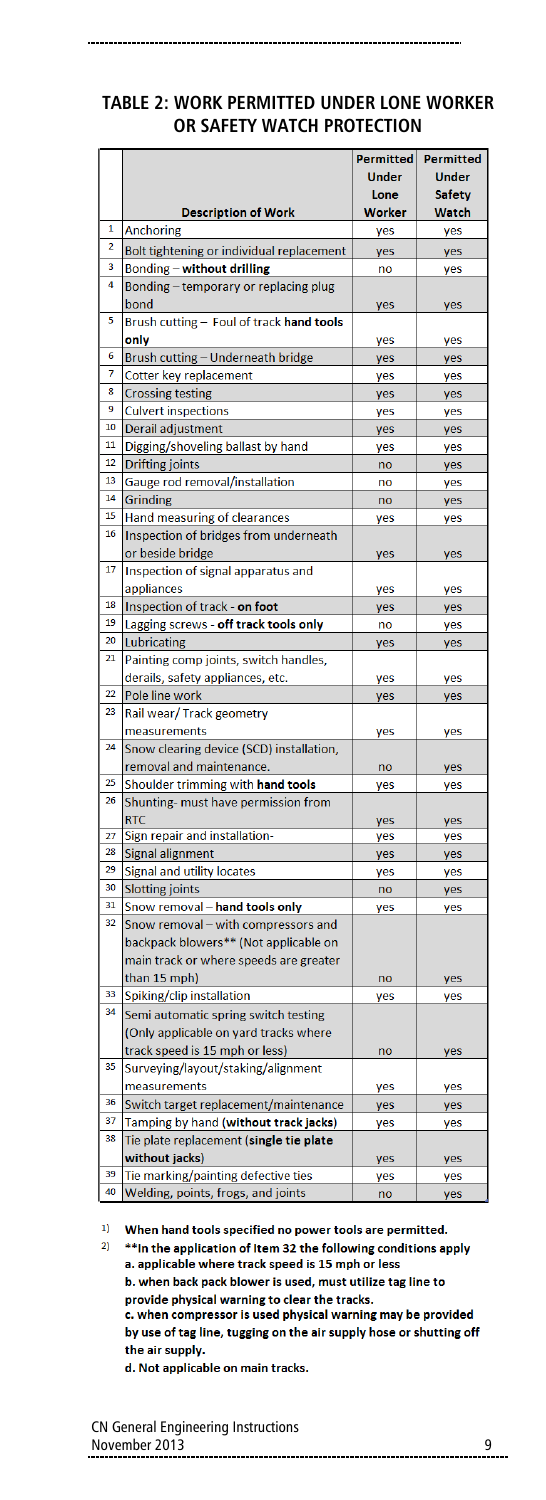| - 11 |                                         |               |                |                                |               |   |
|------|-----------------------------------------|---------------|----------------|--------------------------------|---------------|---|
|      | Train-Speed T                           |               |                | Required Sight lines (in ft.)¤ |               | N |
|      | $(mph)$ <sup><math>\approx</math></sup> | 15·seconds 耳  | 20-seconds ¤   | 25·seconds 耳                   | 30-seconds 耳其 |   |
|      | $10\text{K}$                            | $220\text{M}$ | 295¤           | 370¤                           | 440¤          | Ħ |
|      | 15¤                                     | 330¤          | 440¤           | 550¤                           | 660¤          | u |
|      | $20\text{M}$                            | 440¤          | 590¤           | 735¤                           | $880\text{M}$ | Ħ |
|      | 25 <sup>kt</sup>                        | 550¤          | 735¤           | 920¤                           | 1100¤         | b |
|      | 30¤                                     | $660\text{M}$ | 880¤           | 1100¤                          | 1320¤         | Ħ |
|      | 35¤                                     | 770¤          | 1030¤          | 1290¤                          | 1540¤         | b |
|      | $40\text{K}$                            | 880¤          | 1175¤          | 1470¤                          | 1760¤         | Ħ |
|      | 45¤                                     | 990¤          | 1320¤          | 1655¤                          | 1980¤         | b |
|      | 50¤                                     | 1100¤         | 1470¤          | 1840¤                          | 2200¤         | Ħ |
|      | 55¤                                     | 1210¤         | $1615\text{X}$ | 2020¤                          | 2420¤         | Ħ |
|      | 60¤                                     | 1320¤         | 1760¤          | 2205¤                          | 2640¤         | Ħ |
|      | 65¤                                     | 1430¤         | 1910¤          | 2390¤                          | 2860¤         | Þ |
|      | 70¤                                     | 1540¤         | 2055¤          | 2570¤                          | 3080¤         | Ħ |
|      | 75¤                                     | 1650¤         | 2200¤          | 2755¤                          | 3300¤         | Ħ |
|      | 80 <sup>st</sup>                        | 1760¤         | 2350¤          | 2940¤                          | 3520¤         | u |
|      | 85¤                                     | 1870¤         | 2495¤          | 3125¤                          | 3740¤         | Ħ |
|      | 90 <sup>2</sup>                         | 1980¤         | 2640¤          | 3310¤                          | 3960¤         | u |
|      | $95\text{M}$                            | 2090¤         | 2790¤          | 3490¤                          | 4180¤         | д |

2935¤

100¤

ł

2200¤

3675¤

4400¤ þ

# **TABLE 3: MINIMUM REQUIRED SIGHTLINE DISTANCES**

CN General Engineering Instructions November 2013 10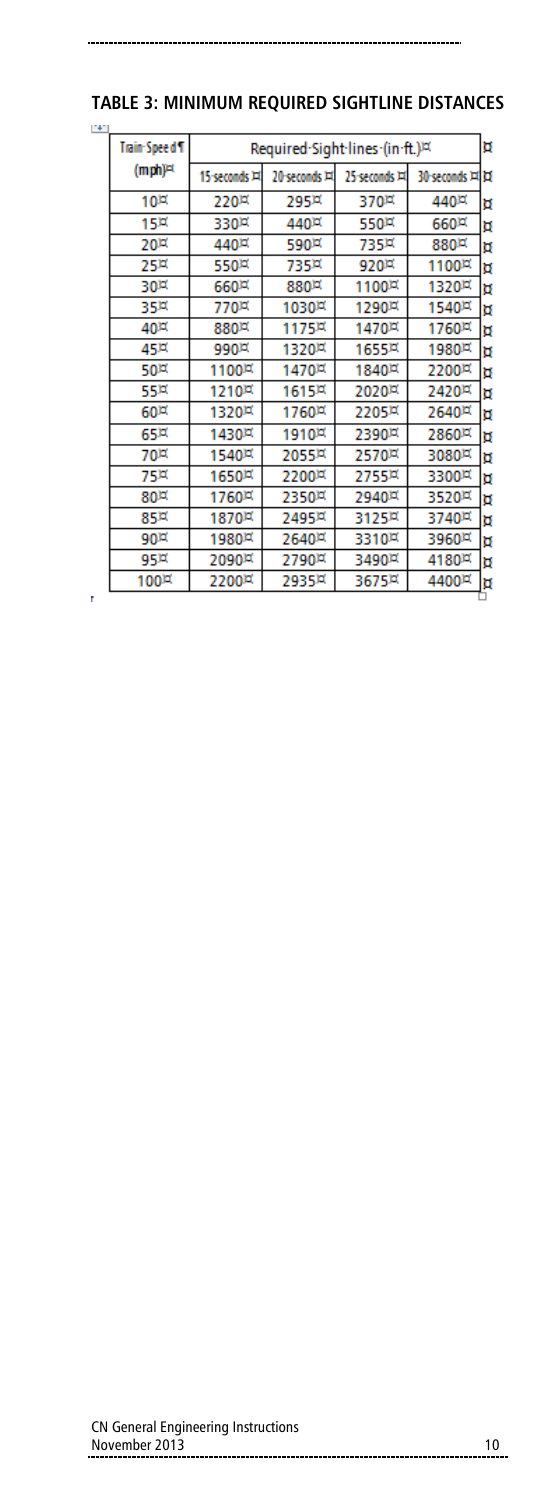# **5.0 Safety Watch**

5.1 Work that is performed on or about the track that does not require positive protection as provided by the Canadian Rail Operating Rules (CROR) may be performed using Safety Watch protection.

> Exception: In the case of multi-track Class 5 territory, Safety Watch protection may only be used for the sole purpose of undertaking a visual walking inspection. In no case may hand inspection tools such as tape measures, rail wear gauges, track gauges, level boards, etc. be used in such inspections. In addition, all the other provisions of Safety Watch must be adhered to.

A list of work that can be undertaken under Safety Watch is provided in Table 2.

# Duties of Safety Watch

5.2 The sole duty of the Safety Watch is to protect working personnel by continuously monitoring all approaches to the work site for train and track unit movements or other hazards. The Safety Watch must dedicate their entire attention to this task and never engage in distracting activities, such as talking on a cell phone, text messaging, browsing, etc. In addition, they are never to engage in any other distracting activities, including the work being undertaken.

# Safety Watch Job Briefing

- 5.3 Prior to implementing Safety Watch protection, the employee in charge, the Safety Watch and the employee(s) being protected must conduct a thorough job briefing to ensure that at a minimum the following items are covered and there is a clear understanding of:
	- Identification of track or tracks to be fouled;
	- The date work is performed;
	- Who is the designated Safety Watch;
	- Where the Safety Watch will be positioned;
	- What work is to be performed;
	- If additional clearing time is required;
	- The maximum speed of trains on that track and required sightline distance;
	- The sightline distance at the work site;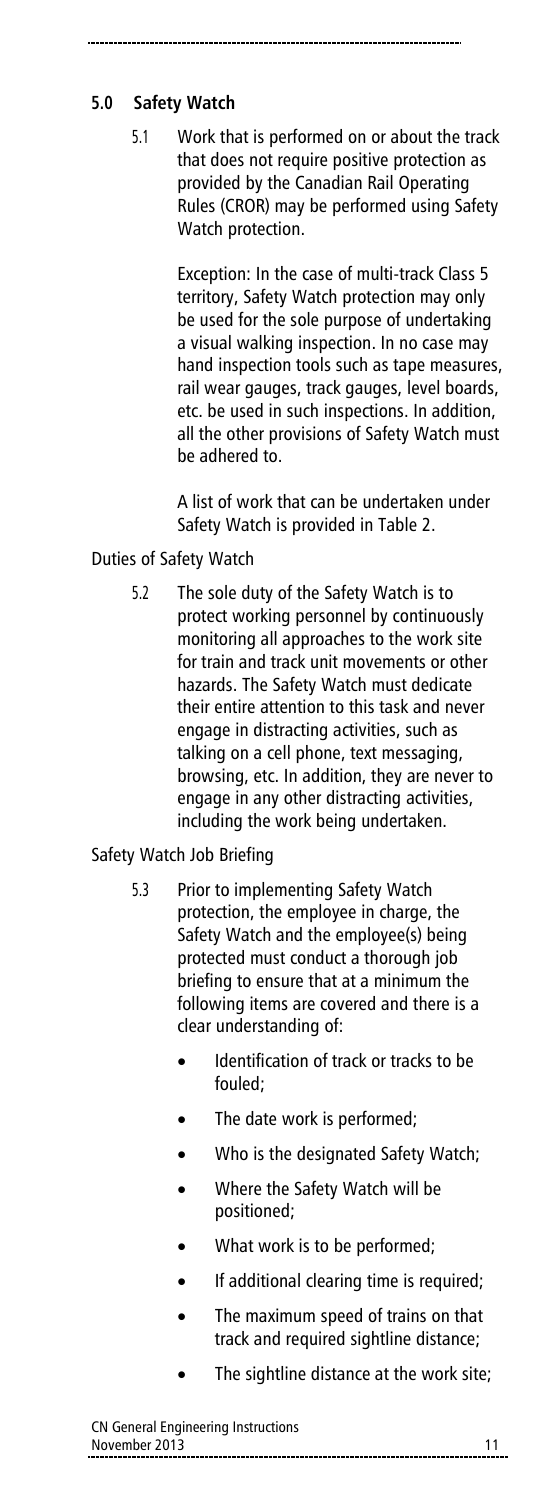- Where the workers will clear on the approach of rail traffic;
- How the warning is to be given;
- Where any tools are to be placed when clearing;
- Who will clear the tools;
- Other risks at the work site.

This information must be documented (in writing) in the job briefing notes.

Determination of Adequate Clear Sightline Distance

- 5.4 There are a number of ways in which clear sightline distances can be determined. Employees should select the method that best suits their situation.
	- 1. Track features such as crossings, bridges, overpasses, turnouts, way side buildings, etc., whose mileage is known can be used as reference points to determine the sight distance from the work location.
	- 2. Mileage boards can be used as a reference point to determine the sight distance from the work location.
	- 3. If railway pole lines are present, these can be counted in either direction to obtain sightline distances.
	- 4. If work location is one that is frequented often (such as a turnout, road crossing, railway crossing at grade, etc.), a tape measure, measuring wheel or a track unit with a distance counter can be used to measure sight distances for all future visits to that location.
	- 5. The use of portable hand held optical distance measuring devices may be used to determine clear sight line distances.

NOTE: Employees may be required to demonstrate how the sightline distance was obtained. This information must recorded in the job briefing book.

# Clear Sightline Distance

5.5 Safety Watch protection will NOT be considered as adequate protection where sightlines, train speeds, weather conditions, restricted clearing ability, etc., do not allow sufficient time for each worker being protected to move to and occupy a previously arranged place of safety not less than 15 seconds before a train moving at maximum speed for that track, reaches that point. Should more time be required to clear the track, it must be added to the 15 seconds.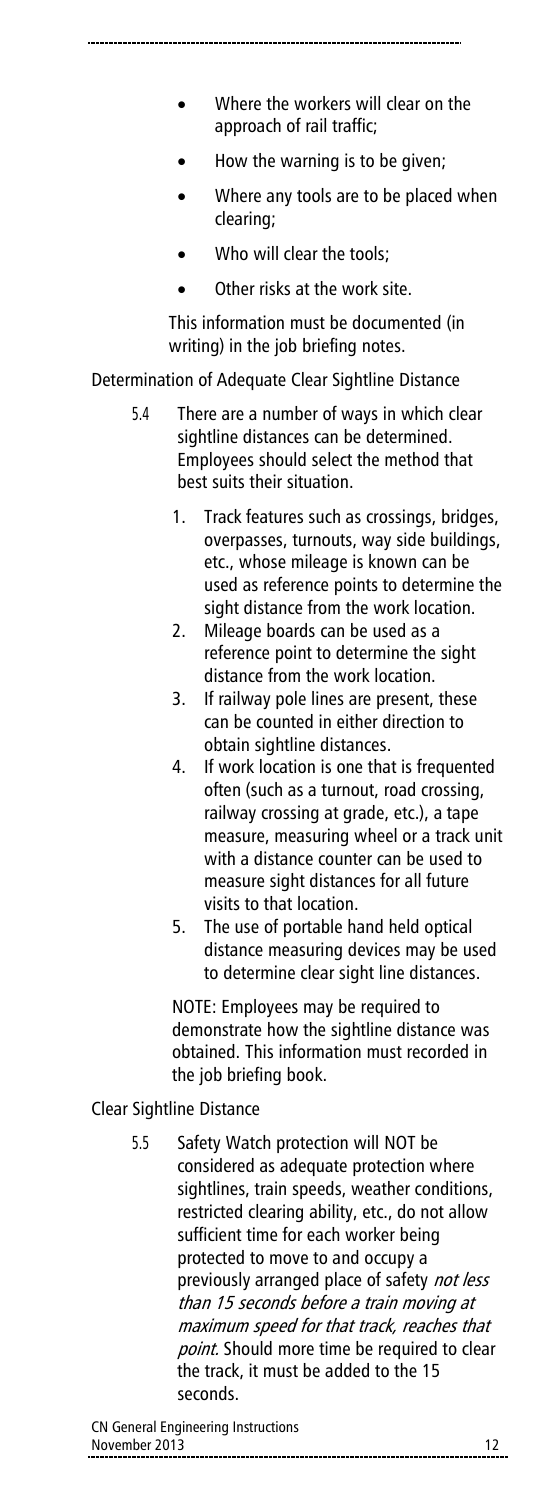Example: Employees working under Safety Watch protection on a track where the maximum train speed is 35 mph (56 km/hr). It is determined that it will take the employees 5 seconds to clear themselves and their tools from the track and be in a place of safety after being warned of an approaching train. This 5 seconds must be added to the 15 seconds indicated above.

Therefore, from the table below, the clear sight lines required are found under the 20 second column for a train speed of 35 mph (56 km/hr), or 1030 feet (314 meters). of clear distance in either direction.

5.6 Table 3 indicates the required distance by which time employees and their tools must be completely in the clear and in a safe location for trains traveling various speeds.

### **6.0 Crossing Bridges Using Lone Worker or Safety Watch**

- 6.1 Employees who need to cross bridges in the performance of their duties using either Lone Worker or Safety Watch protection may do so provided that they adhere to the following criteria:
	- The maximum length of track carrying bridge that can be crossed in Class 1 and 2 Track is 300 feet (91 meters).
	- The maximum length of track carrying bridge that can be crossed in Class 3 and 4 Track is 200 feet (61 meters).

**Bridges in the following category require positive protection in order to cross;**

- **a) longer than the lengths indicated above, or**
- **b) have insufficient sight lines, or**
- **c) are located in Class 5 track**
- 6.2 When crossing a bridge and you observe or are made aware of the approach of a movement, clear the bridge in the following manner:
	- If you are not yet at the half way point of the bridge, turn around and clear the bridge in the direction from which you came.
	- If you are at the half way point of the bridge or beyond, continue and clear the bridge in the direction in which you are proceeding.

Always clear the bridge in the direction of shortest distance.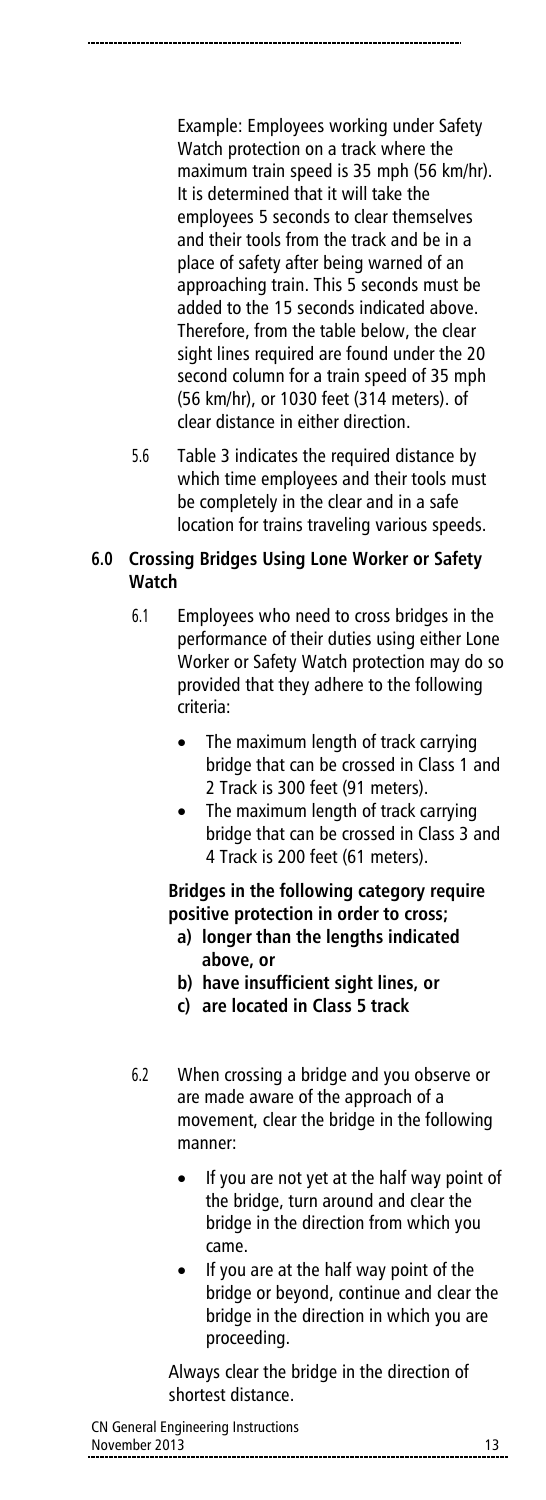6.3 Table 4 should be used as a guide in determining the minimum clear sight line distance required to cross a bridge. These minimum distances are based on timed field measurements for 1 or more people to cross and are based on good weather conditions, good footing conditions and a medium walking pace. **The minimum clear sight line distance to cross a bridge includes the 15 seconds required to be in a place of safety prior to the arrival of a movement. The maximum speed for that track shall be used to determine the minimum sightline distance.**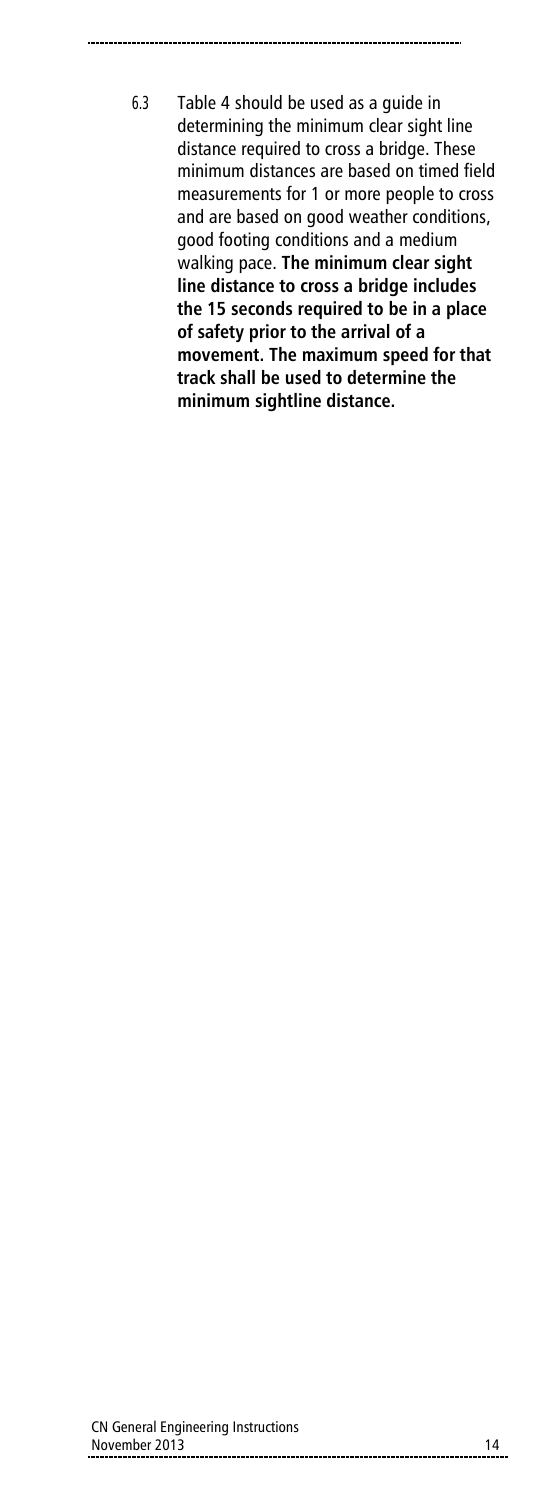| Minimum Sight Line Distance Required to Clear a Bridge (feet) |      |                  |      |      |      |          |
|---------------------------------------------------------------|------|------------------|------|------|------|----------|
| Length of Bridge (feet)                                       | 50   | $\frac{100}{20}$ | 150  | 200  | 250  | <u>ន</u> |
| Maximum Distance to Clear (feet)                              | 55   | 50               |      |      | 125  | 150      |
| Class 1 Track Freight only                                    | 352  | 469              | 587  | 719  | 836  | 953      |
| Class 1 Track with Passenger                                  | 528  | 204              | 880  | 1078 | 1254 | 1430     |
| Class 2 Track Freight only                                    | 880  | 1173             | 1467 | 1797 | 2090 | 2383     |
| Class 2 Track with Passenger                                  | 1056 | 1408             | 1760 | 2156 | 2508 | 2860     |
| Class 3 Track Freight only                                    | 1408 | 1877             | 2347 | 2875 |      |          |
| Class 3 Track with Passenger                                  | 2112 | 2816             | 3520 | 4312 |      |          |
| Class 4 Track Freight only                                    | 2112 | 2816             | 3520 | 4312 |      |          |
| Class 4 Track with Passenger                                  | 2816 | 3755             | 4693 | 5749 |      |          |

# **TABLE 4: MINIMUM SIGHT LINE DISTANCE REQUIRED TO CLEAR BRIDGE**

**Note:** The above minimum sight line distances are based on the place of safety being at the abutments of the bridge. Should the place of safety be further from the bridge than the abutment location, then additional time and sight line distance will be required and therefore must be assessed at the time the bridge is to be crossed.

If the length of bridge to be crossed is not indicated in the table above, then use the next longest bridge length that is indicated.

**Example:** You wish to cross a 190 feet (58 meters) long bridge in Class 3 track on which passenger service is run, using Lone Worker Protection. You note that there is a place of safety on either end of the bridge, just off the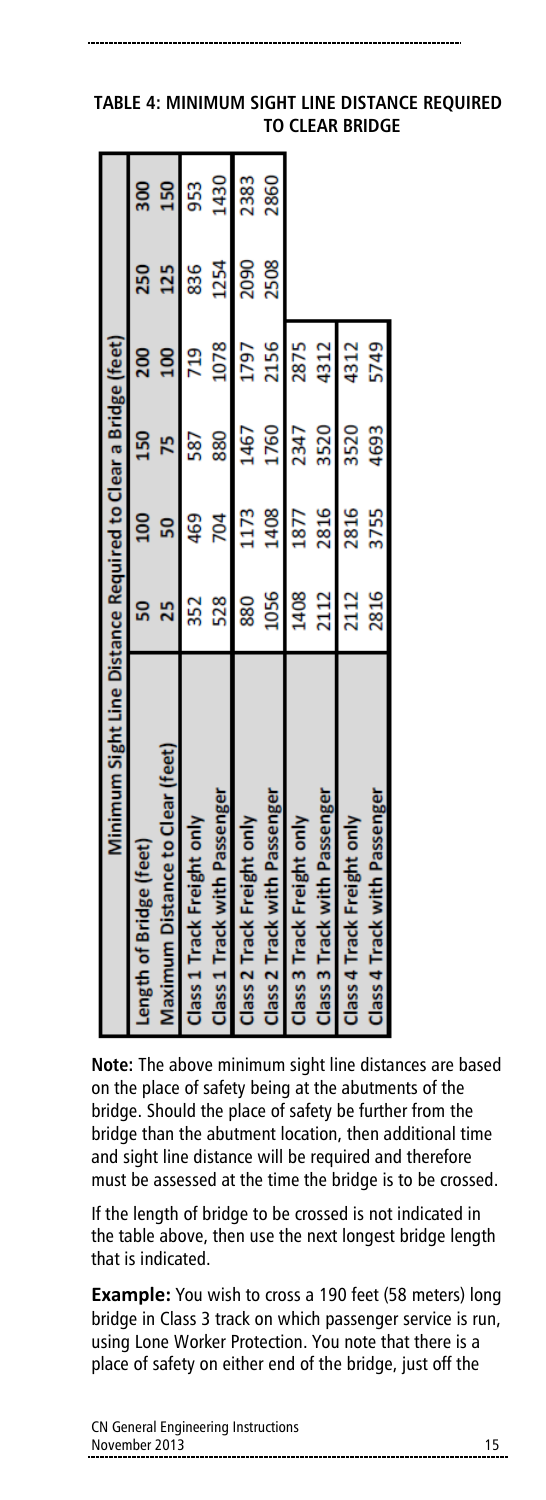abutment. What is the minimum required sightline distance in order to cross this bridge?

**Solution:** From the table above, select the next longest length bridge. In this case, a 200 feet (61 meters) long bridge with a maximum clearing distance of 100 feet (31 meters). The minimum sight line distance for Class 3 track with passenger is 4312 feet (1314 m).

Separated Work Group

6.4 When the nature of the work or size of the work crew is such that the Foreman named in the track authority protection (Protecting Foreman) cannot personally observe, and supervise all persons engaged in the work, he/she shall assign an employee(s) in charge of the separated work groups as per CROR Rule 857 special instructions.

# **7.0 Clearing Trains**

7.1 Where track protection authority permits, a train may be authorized by the Protecting Foreman to enter the protection limits and proceed to a location within the limits short of the working point. This location must be a clearly identifiable point such as a mile board, point of switch, public crossing, bridge, etc. and must be identified by mileage. The Protecting Foreman must not permit the train to proceed further until he/she has confirmed that all of the procedures with respect to authorizing trains through protection limits have been met.

> NOTE: Not applicable to separated work groups.

- 7.2 Except in the case of emergency, a train or engine authorized into the protection limits may only be stopped once for the purpose of clearing employees.
- 7.3 Workers required to clear for a train must position themselves in a safe location and clear a minimum of 19 feet (6 meters) from the nearest rail on which the train has been cleared. If it is not possible to clear a minimum of 19 feet (6 meters), the train speed must be reduced when passing the workers and not exceed 30 mph (48 km/hr). Under no circumstances may employees stand on live and unprotected track while observing passing trains on adjacent tracks. Where the work area includes difficult terrain or special features such as bridges or tunnels, a safe clearing area must be identified prior to occupying or fouling the track.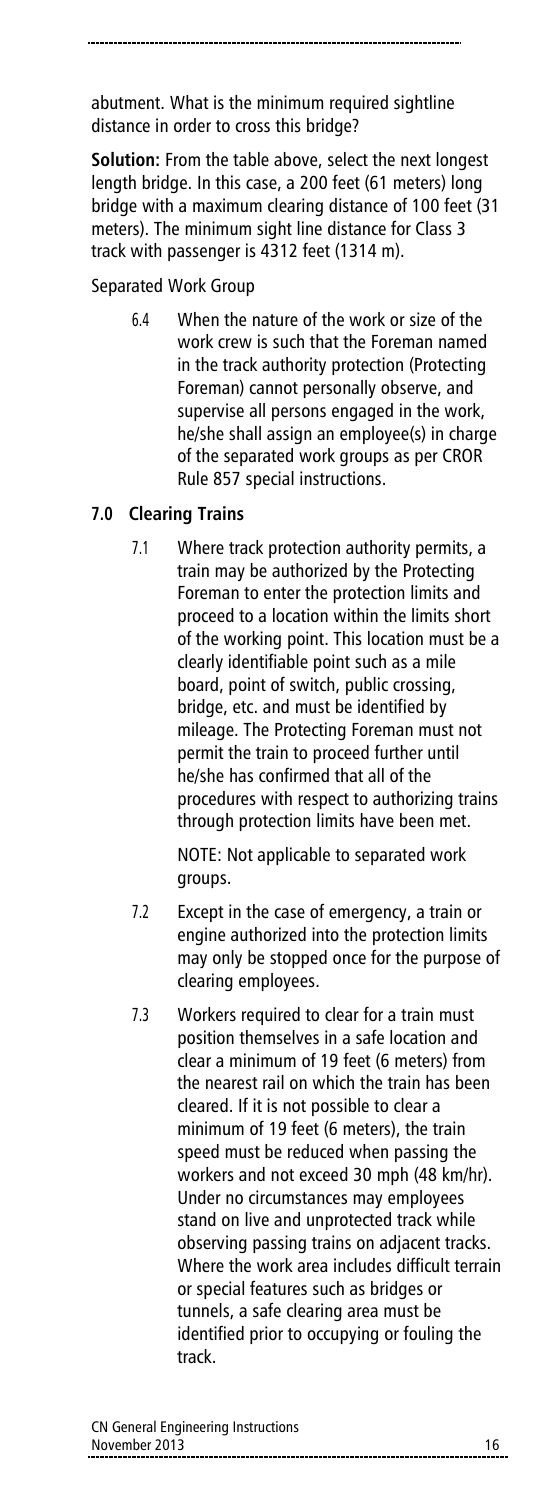7.4 In single track territory when track units are removed from the track or cleared in a nearby spur, siding or back track, booms, wings, etc. must be retracted and secured clear of the affected track. Small tools and other material must also be cleared and secured to avoid being struck by a passing train.

# **8.0 Adjacent Track Instruction**

- 8.1 In the application of this instruction, adjacent tracks that are governed by CROR Rule 105 and that are fouled will require protection.
- 8.2 In multi-track territory, positive track protection must include the track or tracks immediately adjacent to the track on which the work is being performed. Tracks shall be considered adjacent when the measured distance between track centers is less than 25 feet (7.6 meters).
- 8.3 Exception: In multi-track territory, where the Protecting Foreman is in immediate contact by radio or in-person with all track units and workers, and the track units being protected and the activity being performed will not foul an adjacent track as per GEI rule 1.5, track protection need not be applied on adjacent tracks. When clearing trains in multi-track territory, workers must avoid crossing over live unprotected track. Only those employees instructed by the Protecting Foreman may cross a live track for the purposes of providing a train inspection. When working on an inside track that is bound by live tracks, workers must position themselves between the rails of the protected track on which they are working when clearing a train.

# **9.0 Off Track Machinery**

- 9.1 Off track machinery such as bulldozers, frontend loaders, excavators, etc. which are working within 13 feet (4 meters) of the nearest rail or such that boom swing or bucket extension will extend within 13 feet (4 meters) of the nearest rail, must be provided with positive protection in accordance with applicable operating rules.
- 9.2 Off track machinery working within 30 feet (10 meters) of the nearest rail, regardless of protection, must stop working on the approach of a train and remain stopped until the train has passed.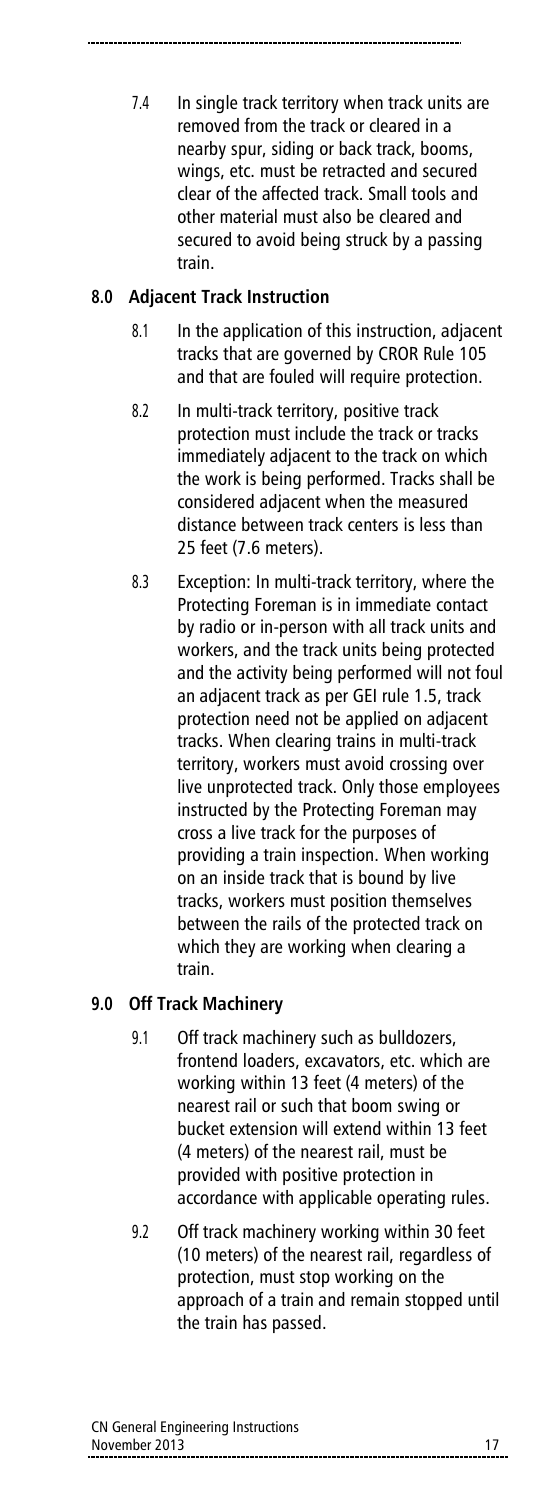9.3 Off track machinery working between 13 feet and 30 feet of the nearest rail requires protection by a flagperson.

### **FIGURE 1: TYPE OF PROTECTION NEEDED**



### **10.0 Track Unit Procedures**

- 10.1 Operators of track units, while on rail, must be qualified in the CN General Engineering Instructions (GEI) and Canadian Rail Operating Rules (CROR), must be knowledgeable of the physical characteristics of the unit in which they are operating and must become familiar with and be governed by the operating and maintenance instructions or manuals supplied by the Railway and/or Manufacturer. Operators of high rail vehicles must have a valid motor vehicle license.
- 10.2 Pre-trip inspection of track units is required at the start of every shift.
- 10.3 The operator of a track unit is responsible for completing the required logbook(s), and to inspect and to maintain the track unit at the prescribed frequency.
- 10.4 Unauthorized persons are not permitted to ride on track units. With the exception of Federal, Provincial or Municipal police and Federal Regulatory Officers (with valid identification and in the course of duty), all authorized, non-Company personnel are required to sign a "Release of Liability" form when riding on track units.
- 10.5 Unless specified, track units must not be relied upon to shunt track circuits

| CN General Engineering Instructions |  |
|-------------------------------------|--|
| November 2013                       |  |
|                                     |  |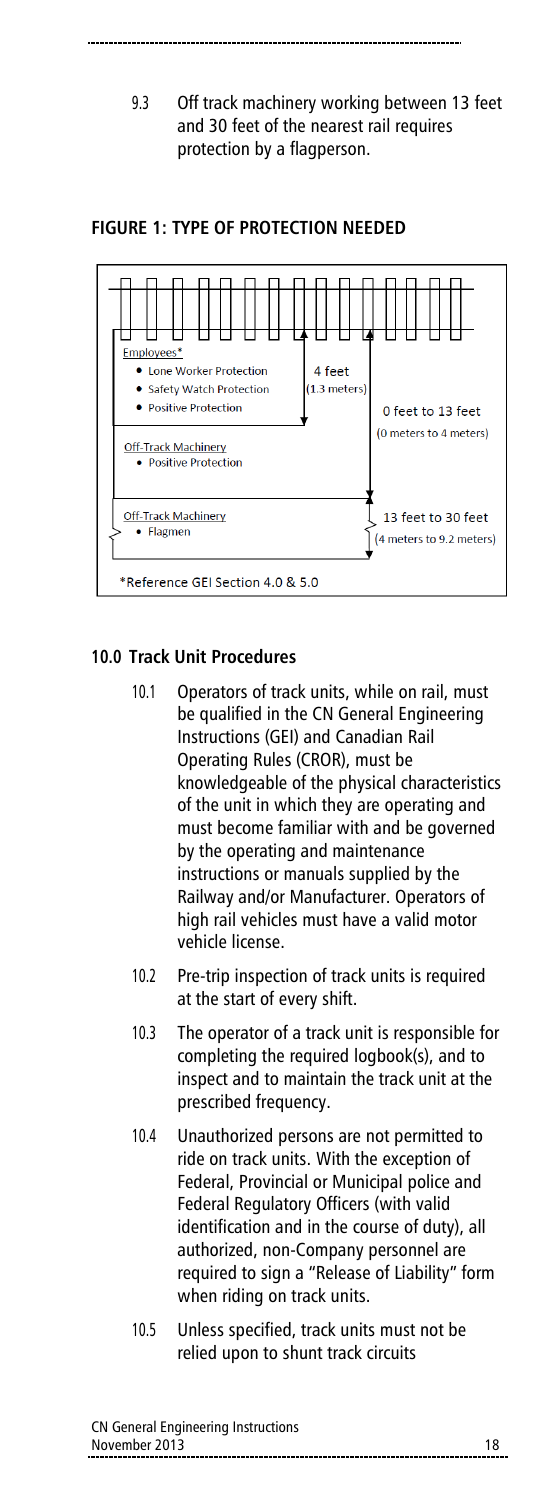Track units with damaged or defective insulation must be repaired immediately.

- 10.6 When a track unit operator or pilot is copying a track authority, writing other information, or using ETOP, the track unit must be stopped.
- 10.7 When a train is operating on an adjacent track, track units must be brought to a stop. If it can be done safely, the passing train should be inspected on both sides.
- 10.8 In the application of CROR 857 special instruction, the following will apply:
	- Prior to entering the limits of the confliction(s) as indicated on the foreman's TOP or OCS clearance, the foreman named in the authority must contact all other conflicting foreman. If unable to contact the conflicting foreman named in the authority, the foreman named in the authority may enter the said limit but only to the point to cancel the preceding TOP, OCS clearance, or clear the main track. The foreman may only clear the track after trying to communicate with the conflicting foreman by all means and through the RTC. When clearing, the foreman must:
		- 1. Be able to visually see the next crossing or siding switch, and
		- 2. Not exceed 10 mph (16 km/hr).
- 10.9 All occupants riding in a track unit are responsible for its safe operation.
- 10.10 Verifying Limits
	- a) Operators of track units being protected must have in their possession, written or electronic confirmation of their authority to occupy the track and the working limits. When working in a group consist (two or more track units), only the lead track unit and the rear track unit are required to have in their possession a written or electronic copy of the protection or authority.
	- b) When working or traveling, the lead track unit must comply with the following requirements:

Prior to passing a controlled signal or identifiable location, the occupants of the track unit must:

• Review the permit or authority to verify the controlled signal (signalled territory)

|               | CN General Engineering Instructions |
|---------------|-------------------------------------|
| November 2013 |                                     |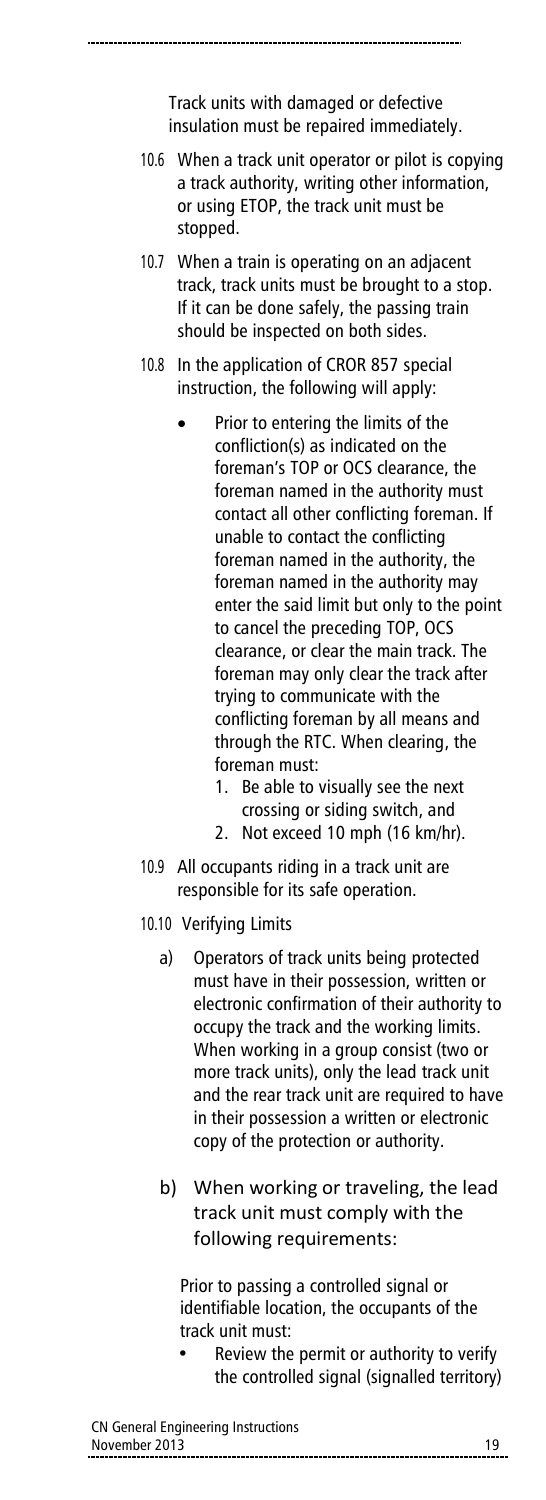or identifiable location (non-signalled territory) being approached is included in the current protection, and

- Record the time and the signal number/name (signalled territory) or identifiable location (non-signalled territory) being passed when the permit/authority is verified.
- For the purpose of this instruction identifiable locations are station name signs, siding switches, and/or mileage posts), The identifiable locations that must be verified and recorded are station name signs and siding switches only. However, when the work limits include a mileage, a stop must be made one (1) mile before and at the mileage stated in the authority.

A lone track unit operator must bring the track unit to a complete stop before recording the location being passed as per item 10.6.

- c) When travelling within the same controlled signals or identifiable location multiple times (working), the occupants are required to verify they are authorized to enter the limits upon the initial entry only. They may work within the location moving in both directions an unlimited number of times; however the permit/authority need only be verified once.
- d) The rear track unit need not stop at control points or identifiable locations unless it reverses direction and becomes the lead unit.
- e) The operator of the track unit or another designated occupant in the track unit must make the following broadcast upon departing each signal or identifiable location. The radio broadcast must include the;
	- Identity of the track unit or the identity of the operator, and
	- Present location and direction of travel.

When in a terminal area, no radio broadcast is required.

- f) The instructions of this section (Section 10.10) do not apply to test cars within the working limits when testing.
	- 10.11 The operator must ensure that the track unit is equipped with a proper flagging kit, first aid kit, charged fire extinguisher and a train radio.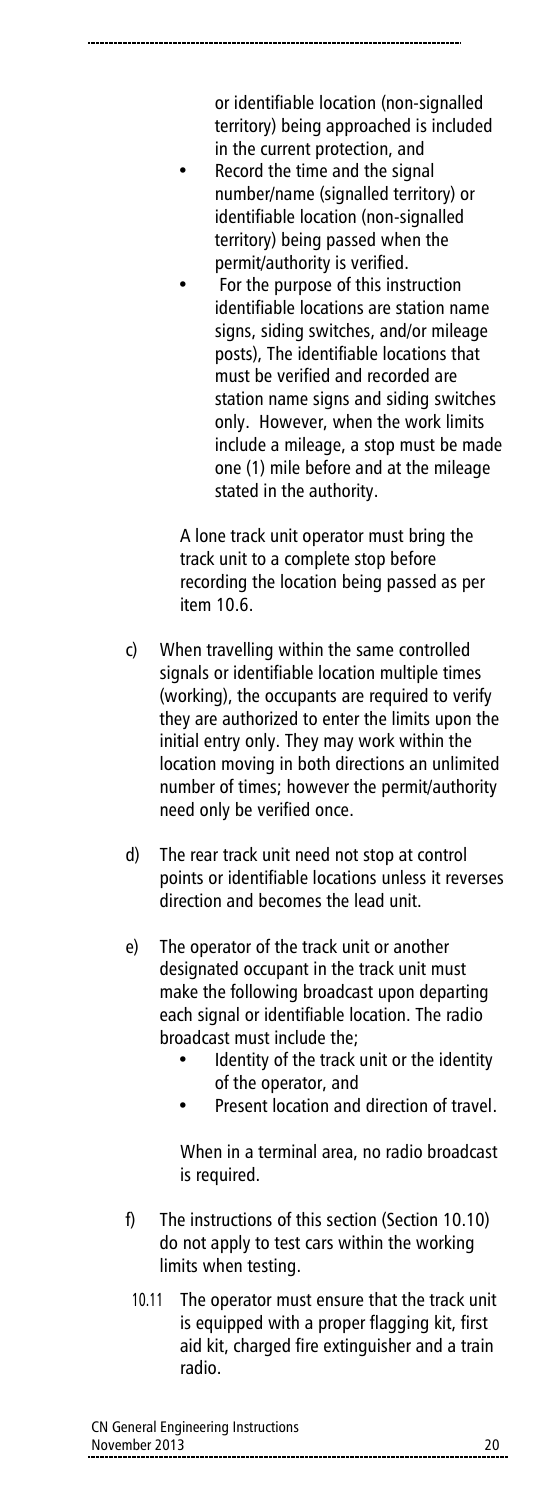- 10.12 All tools and materials must be properly secured against movement when the track unit is operating.
- 10.13 Track units may be coupled only by using an approved coupling device.
- 10.14 Lights to the front and rear and strobe lights, (when available), must be displayed when the track unit is operating on rail. (Note: Strobe lights must not be operated when traveling on the highway.)
- 10.15 When it is necessary for individual employees to travel under difficult conditions such as extreme heat or cold, heavy snow or rain, or in remote areas, etc. additional safety precautions such as establishing specific call-back times with another competent employee, shall be taken.
- 10.16 Unless protected by CROR Rule 105c, when not in immediate use or left unattended, track units must be protected against trains or engines and secured against unauthorized or unintentional movement. Track units may be protected by CROR 840.1 or other methods, ie removing the track from service. Additional clearance must be maintained where the possibility of snow removal machinery or wide load operations exist.
- 10.17 Track units must not be brought to a stop on the switch points of dual control switch or the point of a moveable point frog.
- 10.18 Spring switches and semi-automatic switches must be lined by hand for trailing point movements by track units.
- 10.19 Track units must operate over self-restoring dual control switches and power operated self-restoring derails in accordance with instructions, if issued, for those devices otherwise they must be placed in hand position when being traversed by a track unit.
- 10.20 Except during the actual working operation, extendible working components of a track unit must be retracted to the travel position and all locking devices put in place before the track unit is moved.
- 10.21 Operating track units in the vicinity of passenger trains entraining and detraining should be avoided. A track unit must move with extreme care when moving alongside a train carrying passengers which is discharging or receiving traffic. They must not pass between such train and the station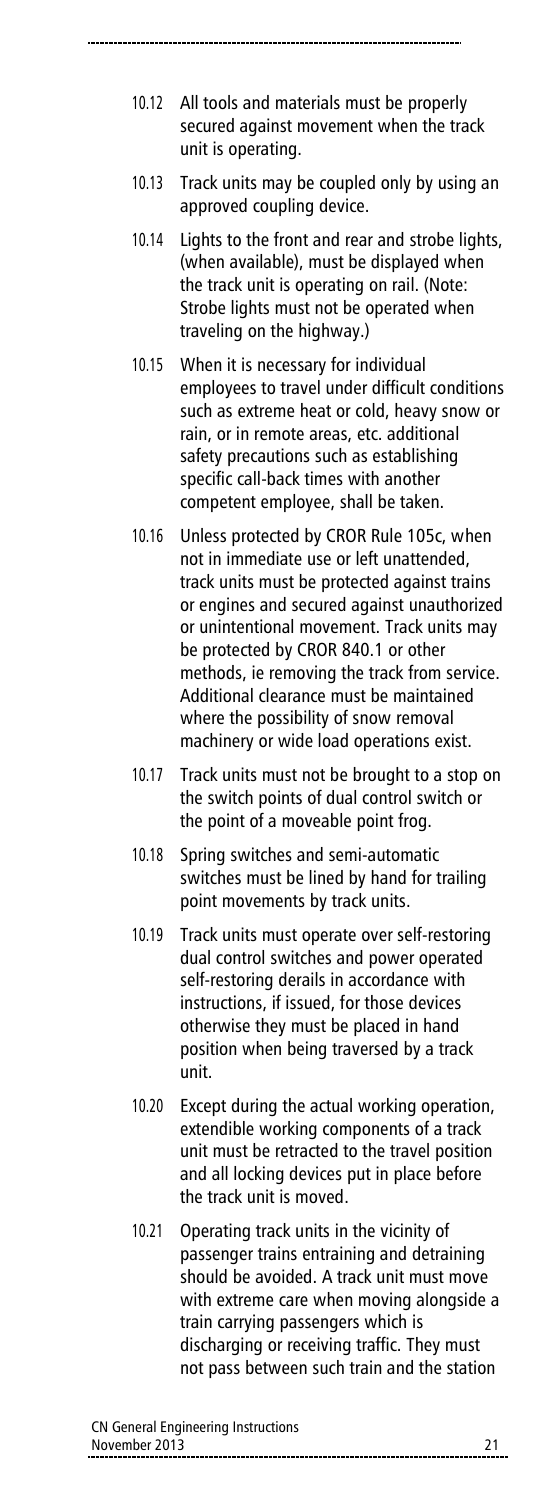or platform, unless movement is properly protected.

- 10.22 Track inspections and track work should be planned such that track units operate or work in the forward direction whenever possible. When necessary to change direction of travel, if possible and practicable, track units should be turned and operated in the forward direction.
- 10.23 The following safety precautions must be taken when operating track units in reverse:
	- Lights on the leading end of the track unit must be illuminated.
	- A back up audible alarm must be operating. If not so equipped or operable, the operator must sound the horn on a regular basis. Three short sounds of the horn will be used before commencing a reverse movement.
	- When visibility in the reverse direction is obscured, another employee must be positioned so as to warn the operator of any obstructions.
	- Employees operating track units designed to work in both directions and working within a gang consist must conduct a job briefing session ensuring that procedures involving the track unit(s) movements and the operation of the gang are covered.

#### **Working on or Around Track Units**

- 10.24 The following precautions must be taken when working on or about track units:
	- All persons operating or riding in track units must understand the duties that each person will perform.
	- Use handrail if so equipped, when getting on, getting off or riding a track unit.
	- A track unit must be stopped before getting on or off. Exception: Authorized personnel may entrain or detrain a tamper in work mode.
	- Use the 3-point contact method when getting on or off a track unit.
	- When working near or observing track units, communicate with the operator and ensure that the following is understood:
		- Operating procedure,
		- Location of employees working around and observing the tack unit,
			- Operators blind spot,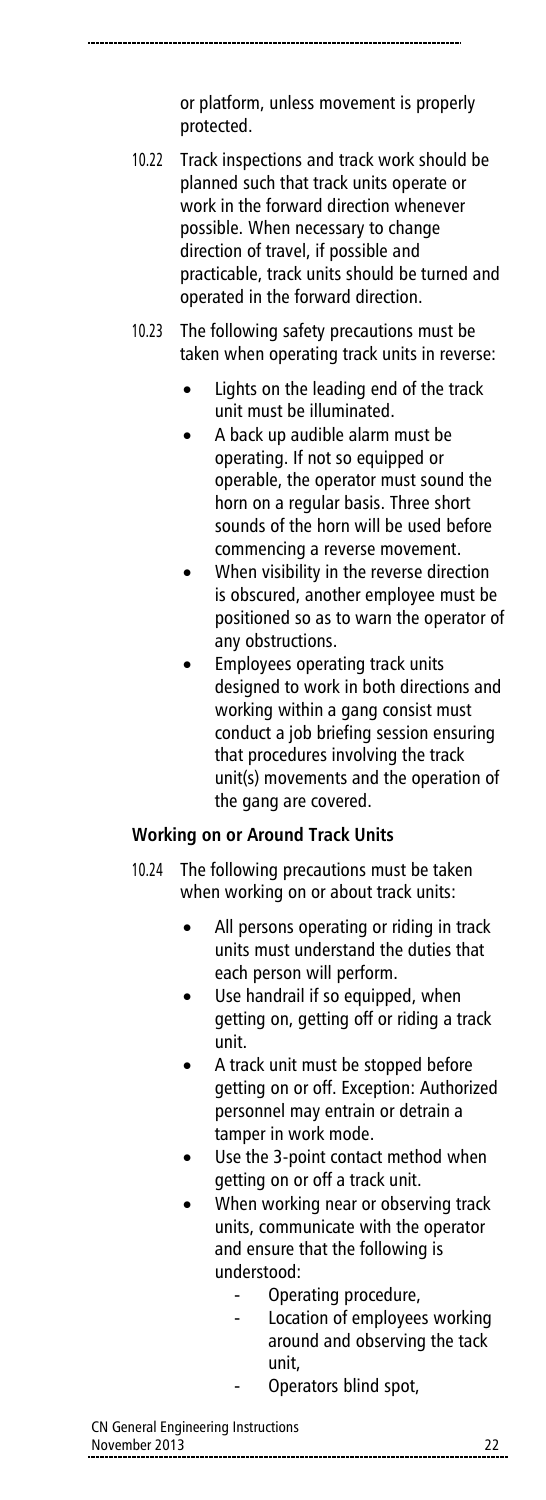- Signal warnings that track unit will move,
- Where duties require employees to be near working track unit, employees must stay outside the 15 feet (4.5m) safe area,
- Where duties require the employees to be within the 15feet (4.5m) safe area, the operator and employee must jointly establish a safe location for the employee to occupy.

# **11.0 Track Unit Operation**

- 11.1 Track units will operate under full control prepared to stop at all times. Operators must be increasingly vigilant as they approach any level crossing (public, private, farm or pedestrian), interlockings, animals or people near the track and when passing over bridges.
- 11.2 Initial brake test Immediately after setting the unit in motion the brakes must be tested to ensure they are operating properly. In all cases, occupants, if any, are to be warned of brake tests by the operator.
- 11.3 Distance to stop test The operator must conduct a "distance to stop" test when the track unit reaches the operating speed. This will be done by applying full controlled braking without producing a wheel skid situation while bringing the vehicle to a complete stop. Further "distance to stop" tests must be conducted when there are changes in conditions that affect the track unit's ability to stop, in advance of areas with poor sight lines, road crossings or other work groups.
	- 11.4 Immediately after performing a "distance to stop test" and while still stopped, the following information must be recorded:
		- Time the test was performed,
		- Location where the test was performed,
		- Operating speed at the start of the test,
		- Braking distance.

The recorded information must be retained and available for inspection for the duration of the shift.

11.5 Track units must maintain a spacing of at least 300 feet (91 meters) between track units, when traveling. Track units must maintain a spacing of at least 500 feet (152m) from a standing train or engine on the same track, or when following a moving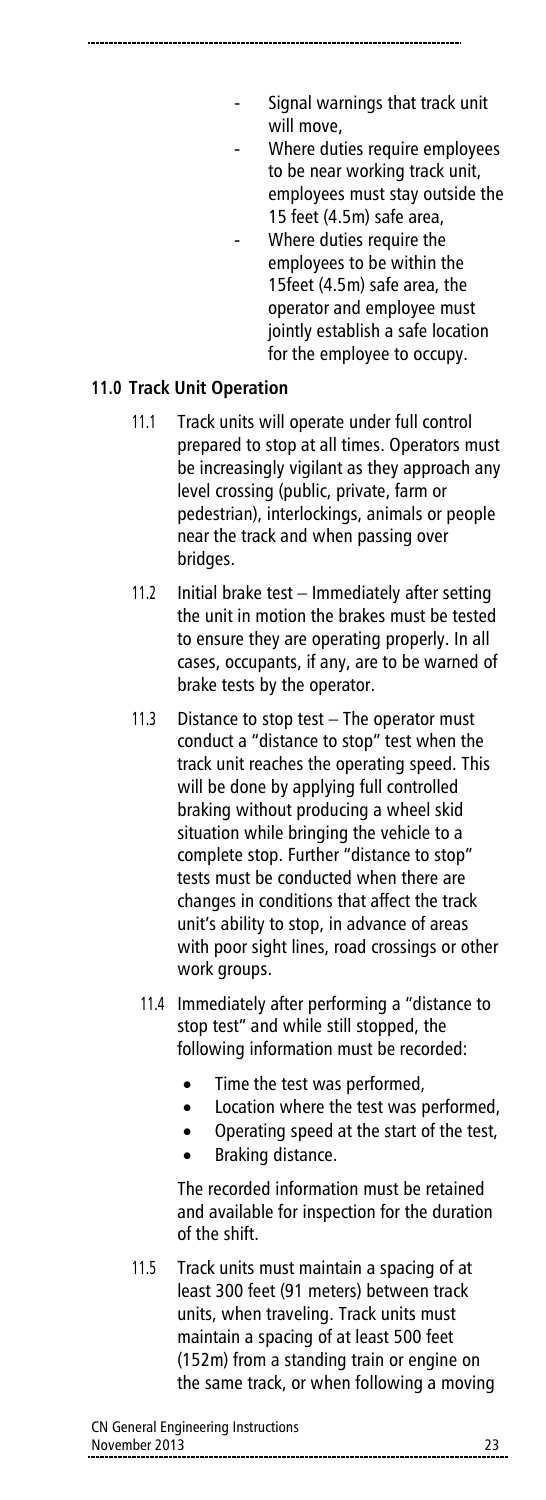train or engine. These distances may be decreased if there is a clear understanding with the train or engine that it is safe to do so. An increase in spacing is required if stopping distances are increased.

- 11.6 When track units are traveling together, track unit operators must advise each other when planning to stop. If communication with the other track unit operator(s) is not acknowledged, the operator must stop the track unit, exit and use all possible means to flag the following track unit operators to stop.
- 11.7 While working, track units must maintain a minimum 40 feet (13m) spacing between units. If work requires a closer spacing, a clear understanding between all operators and employees must be established.

### **Track Unit Operating Speed**

- 11.8 Track units will operate at a speed not exceeding "Track Unit Speed", unless otherwise directed by Operating Rule or Special Instruction.
- 11.9 Work track units unless specified by special instruction for a particular unit or type of unit must not exceed a maximum of 25 mph (40 km/hr). Work track units are any track unit not included in 11.10.
- 11.10 Light duty hi-rail vehicles assigned for the purpose of conducting inspections must not exceed a maximum of 45 mph (75 km/hr) on tangent track and 30 mph (50 km/hr) on curves. Vehicles operating in this category must have authorization by the Regional Chief Engineer.
- 11.11 Track units must not exceed 5 mph (8 km/hr.) over any switch that has power operation capability, or moveable point frogs.
- 11.12 Track units will operate with extreme caution while traveling through the closed point of a spring frog, self-guarded manganese frogs and all other special track work, ensuring that all wheels are properly on the rails at all times.
- 11.13 Unless otherwise specified by special instruction, the maximum speed, when reversing, will be Track Unit Speed not exceeding 15 mph (25 km/hr).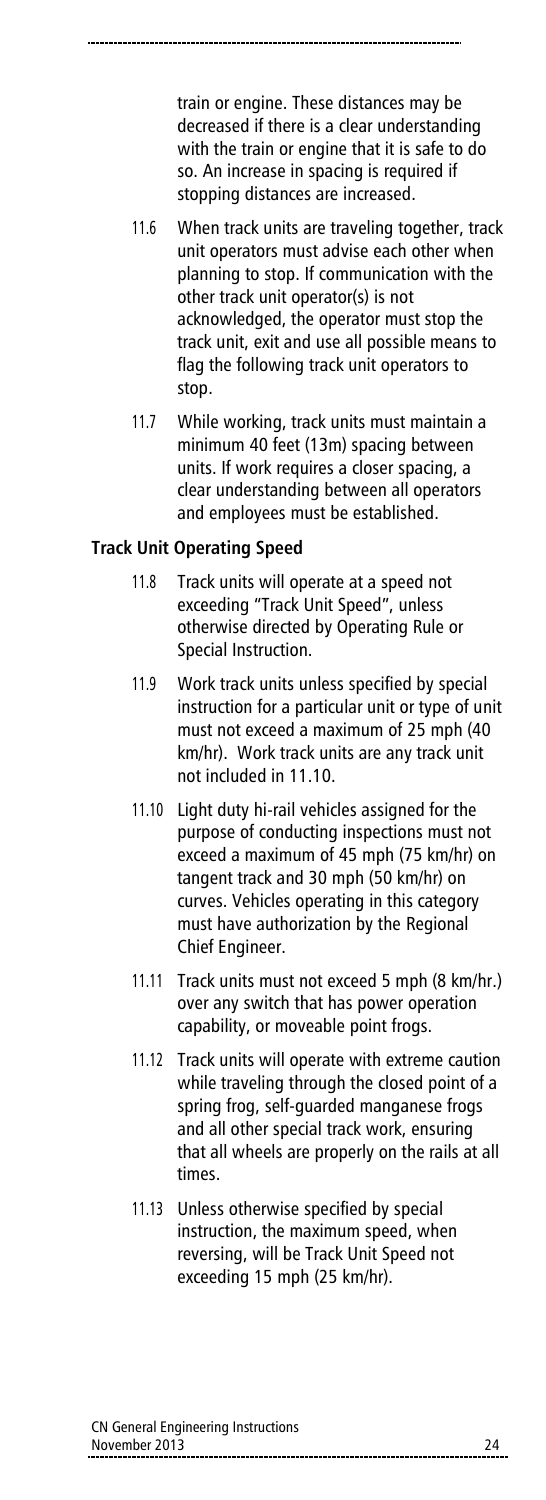# **12.0 Contractor Employee Qualifications**

Contractors working for CN must comply with the requirements below. Exemptions may only be granted by the Regional Chief Engineer or his/her representative in the case of emergencies.

### **Contractor Requirements**

- 12.1 The contractor must identify a Safety Officer who will be a point of contact for CN on:
	- Safety related matters such as action plans
	- Employee qualifications
	- Employee training
	- Exchanging documentation on policy and procedure changes, etc.
- 12.2 Provide CN with a list of the employees working on or expecting to work on CN property and their qualifications. This includes the employee's full name, date of birth as well as:
	- Training completion dates
	- Refresher and recertification due dates
	- Proof of training provider (i.e. CN, other railroads, outside college, etc.)
		- o CN will only accept CROR qualifications that are provided by a CN Operating Practices approved training supplier.
	- 12.3 Employees must carry documented proof of training in their possession while on CN property. Employees who are not in the list per rule 12.2 and who's proof of qualifications are not provided will not be allowed on CN property.
	- 12.4 Contractors must ensure that their employees are briefed and are provided current copies of CN's standards and policies including most recent updates.
	- 12.5 In order to allow new employees access to a CN work site, the following process must be followed:
		- Contractors must provide their names and qualifications to the office of the Regional Chief Engineer and Supply Management prior to these employees gaining access to CN property.
		- Contractor must receive CN's acceptance of the qualifications prior to new employees entering CN property.
	- 12.6 Provide a safety plan to the Regional Chief Engineer including the following but not limited to:

| CN General Engineering Instructions |  |
|-------------------------------------|--|
| November 2013                       |  |
|                                     |  |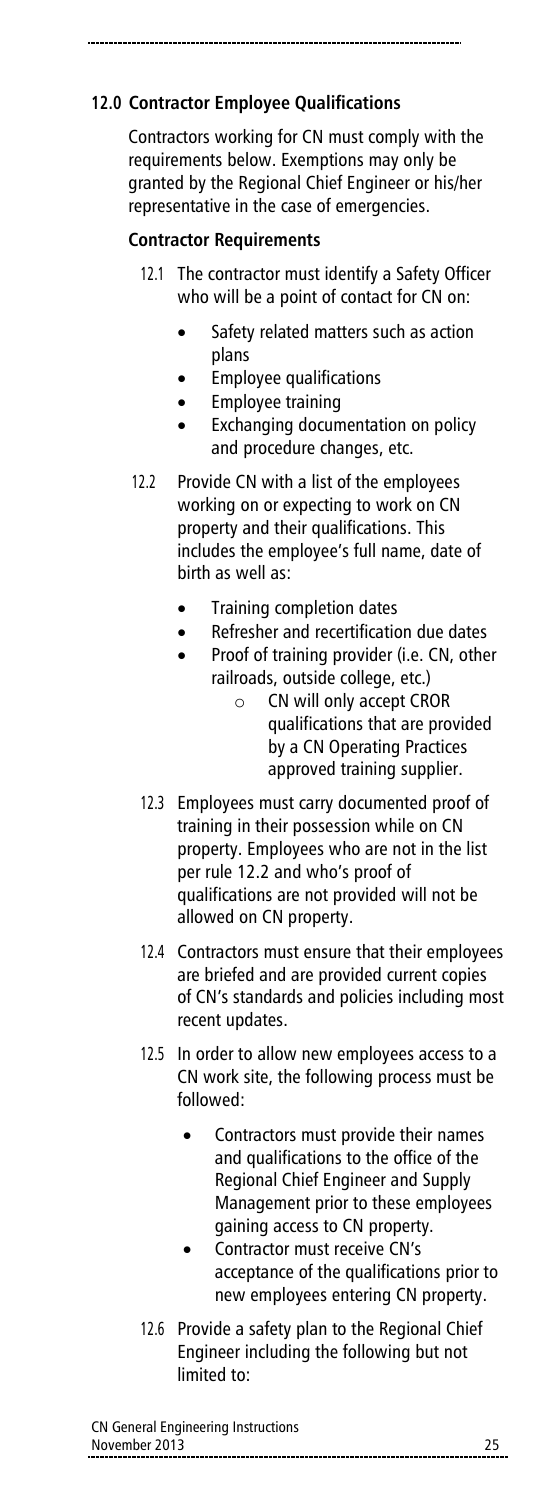- An injury prevention program
- Safe track unit operation
- Staying within their track authority limits
- Specify method of ensuring compliance and an auditing process
- Field level risk assessment

#### **CN Requirements**

- 12.7 CN will provide the track protection for contractors, except in specific cases as authorized by the Vice President of Engineering.
- 12.8 CN will specify the level of training required in the following tables.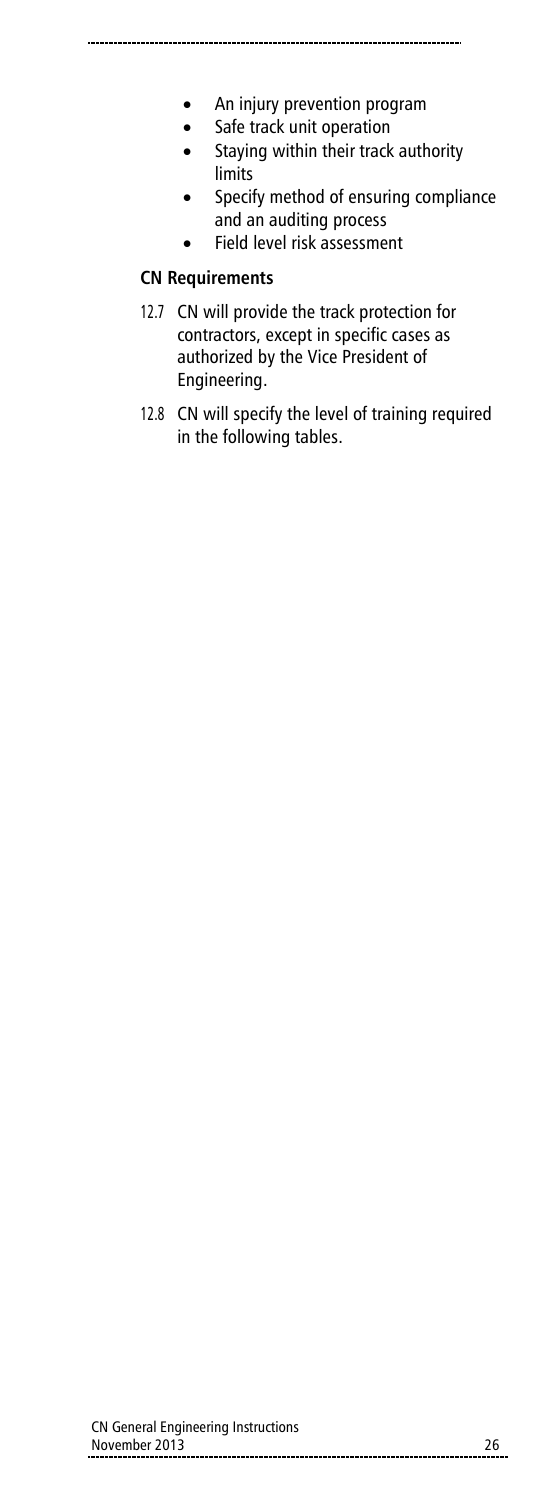#### **JOB SPECIFC TRAINING REQUIREMENTS**

NOTE: The job specific training requirements of Table 5, 6, and 7 do not preclude other training requirements specific to the position: such as crane, welder, machine operation or other trade skills as the job may require.

| Job Title / Role                                                                                      | Orientation<br>Contractor<br>(eRailsafe)<br>Training | <b>CROR</b> | GEIS | Guidelines<br>Inspection<br><b>Track</b> | Operations<br><b>Track Unit</b> |
|-------------------------------------------------------------------------------------------------------|------------------------------------------------------|-------------|------|------------------------------------------|---------------------------------|
| Foreman / Asst Foreman                                                                                | Š                                                    | Yes         | Š    | Yes                                      | Yes                             |
| Machine Operator - On Track                                                                           | Š                                                    | Š           | Š    | n/a                                      | Yes                             |
| Machine Operator - Tamper                                                                             | Š                                                    | Yes         | Š    | Yes                                      | yes                             |
| Machine Operator - Off Track                                                                          | Š                                                    | n/a         | n/a  | e\a                                      | n/a                             |
| Flagman                                                                                               | Š                                                    | yes         | Š    | yes                                      | Š                               |
| Flagman - other*                                                                                      | Š                                                    | yes         | Š    | n/a                                      | n/a                             |
| Trackman / Welder / Labourer                                                                          | Š                                                    | n/a         | Š    | n/a                                      | n/a                             |
| * Note: This has limited application. It includes protecting utility companies and work not impacting |                                                      |             |      |                                          |                                 |

#### **TABLE 5: TRACK TRAINING REQUIREMENTS**

track infrastructure.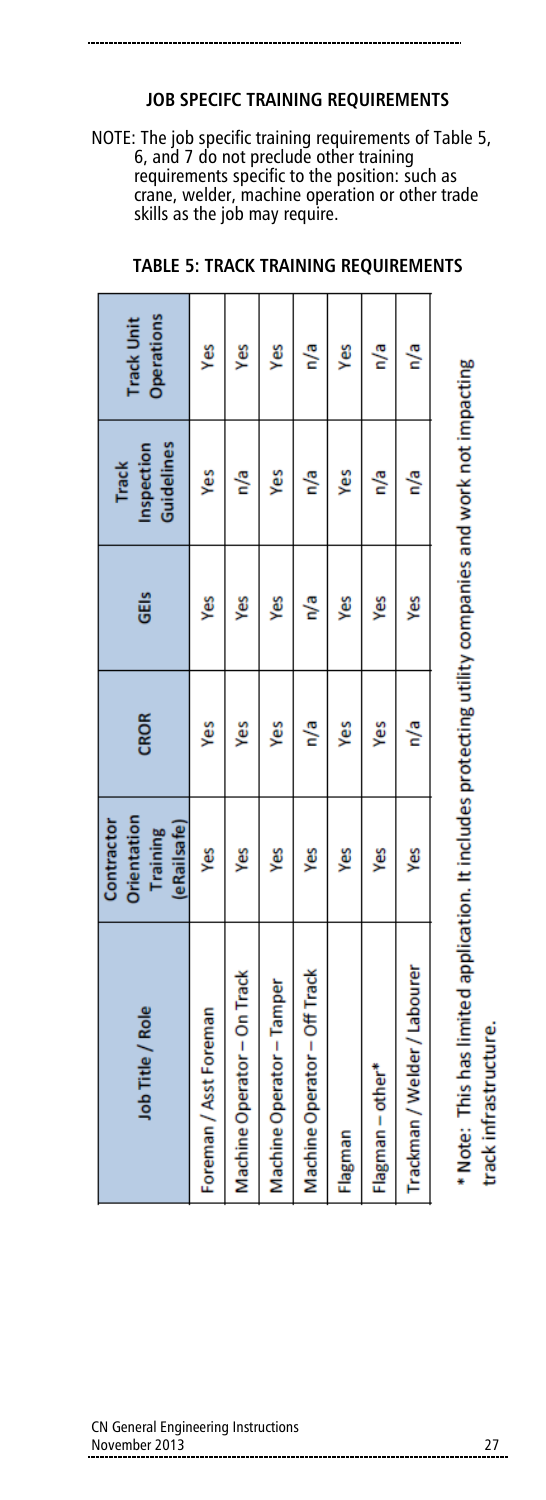| Confined<br>Space                                    | e/a                  | n/a                                 | n/a                                  | e/a                   | e/a                    | n/a     | required<br>L           |
|------------------------------------------------------|----------------------|-------------------------------------|--------------------------------------|-----------------------|------------------------|---------|-------------------------|
| Rescue<br>Fall                                       | e/a                  | required<br>L                       | n/a                                  | yes                   | n/a                    | n/a     | n/a                     |
| Protection<br>忌                                      | n/a                  | required<br>٩s                      | n/a                                  | Yes                   | n/a                    | n/a     | n/a                     |
| <b>Operations</b><br><b>Track Unit</b>               | n/a                  | Š                                   | n/a                                  | n/a                   | n/a                    | Š       | n/a                     |
| Guidelines<br>Inspection<br><b>Track</b>             | n/a                  | n/a                                 | n/a                                  | n/a                   | n/a                    | yes     | n/a                     |
| GEis                                                 | Š                    | Yes                                 | n/a                                  | n/a                   | n/a                    | Š       | n/a                     |
| CROR                                                 | Yes                  | Yes                                 | n/a                                  | n/a                   | n/a                    | Yes     | n/a                     |
| Orientation<br>Contractor<br>(eRailsafe)<br>Training | yes                  | yes                                 | Š                                    | yes                   | Š                      | Š       | Š                       |
| Job Title / Role                                     | <b>Bridgetenders</b> | <b>Machine Operator</b><br>On Track | <b>Machine Operator</b><br>Off Track | On Bridges<br>Workers | Off Bridges<br>Workers | Flagman | Culvert Work/Inspection |

**TABLE 6: BRIDGE TRAINING REQUIREMENTS**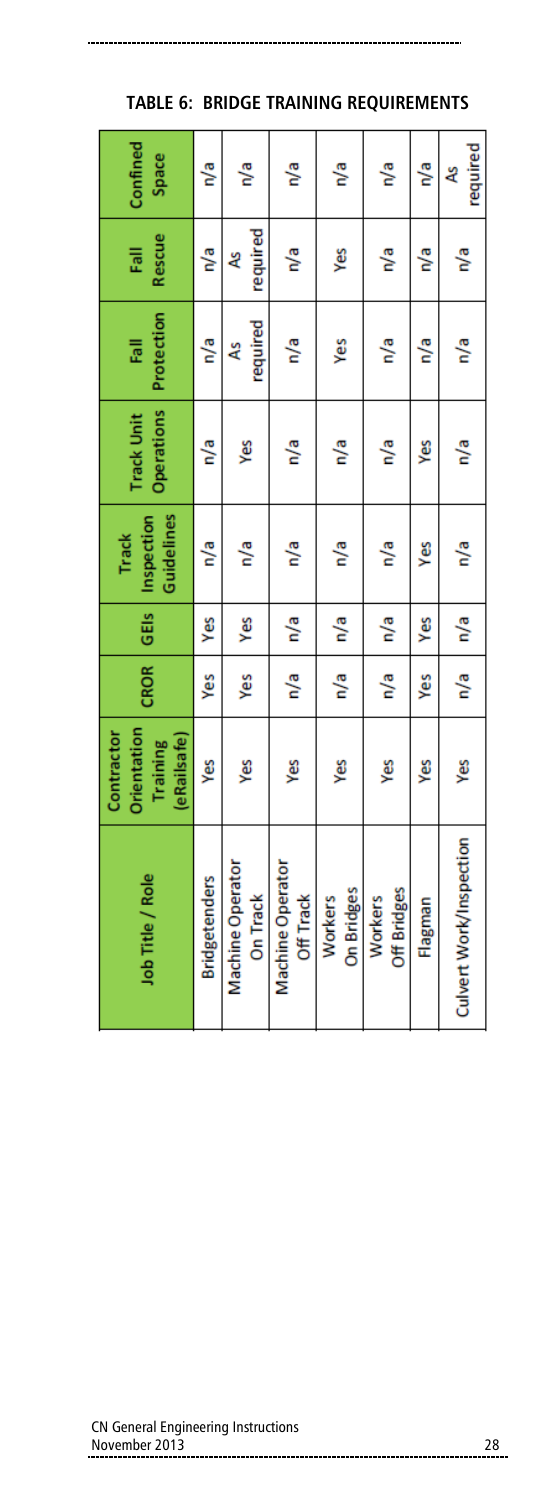| Apprenticeship<br>Qualifications<br>Signal<br><b>Fall Protection</b><br>Operations<br><b>Track Unit</b><br>Qualifications<br><b>Boom Truck</b> | ិ<br>š<br>Yes-Note 1<br>ဇို               |                     | yes<br>yes<br>$Yes - Note 1$<br>e/a | ို့<br>Yes-Note 3<br>Yes<br>e/a | ို့<br>Yes-Note 3<br>⋚<br>ို့ | ို့<br>n/a<br>Ş<br>ို့ | e/a<br>Yes-Note 3<br>Yes<br>Yes | e <sup>o</sup> n<br>Yes-Note 3<br>⋚<br>yes | Yes<br>Š<br>$Yes - Note 2$<br>n/a | ិ<br>yes<br>Yes-Note 2<br>ို့ |                                                                                |
|------------------------------------------------------------------------------------------------------------------------------------------------|-------------------------------------------|---------------------|-------------------------------------|---------------------------------|-------------------------------|------------------------|---------------------------------|--------------------------------------------|-----------------------------------|-------------------------------|--------------------------------------------------------------------------------|
| GEIS                                                                                                                                           | Ýes                                       |                     | Yes                                 | Ýes                             | γes                           | Yes                    | Yes                             | Yes                                        | yes                               | Yes                           |                                                                                |
| <b>CROR</b>                                                                                                                                    | Yes-Note 1                                |                     | Yes-Note 1                          | ٧es                             | ို့                           | Υes                    | Ýes                             | ⋚                                          | Yes-Note 2                        | Yes-Note 2                    |                                                                                |
| Orientation<br>Contractor<br>eRailsafe)<br>Training                                                                                            | ¥                                         |                     | yes                                 | yes                             | yes                           | Š                      | yes                             | yes                                        | yes                               | y                             |                                                                                |
| Job Title/Role                                                                                                                                 | Foremen / Coordinator<br>Ground Work only | Foremen/Coordinator | Ground work, Wiring and<br>Hookup   | Machine Operator - on Track     | Machine Operator - off Track  | Flagman                | Boom Truck Operator- on Track   | Boom Truck Operator- off Track             | Mechanic/Maintainer               | Laborer                       | Note 1 - If job has on track equipment then these qualifications are required. |

#### **TABLE 7: S&C TRAINING REQUIREMENTS**

#### CN General Engineering Instructions November 2013 29

Note 3 - If these employees are used to be climbing signal and communication structures.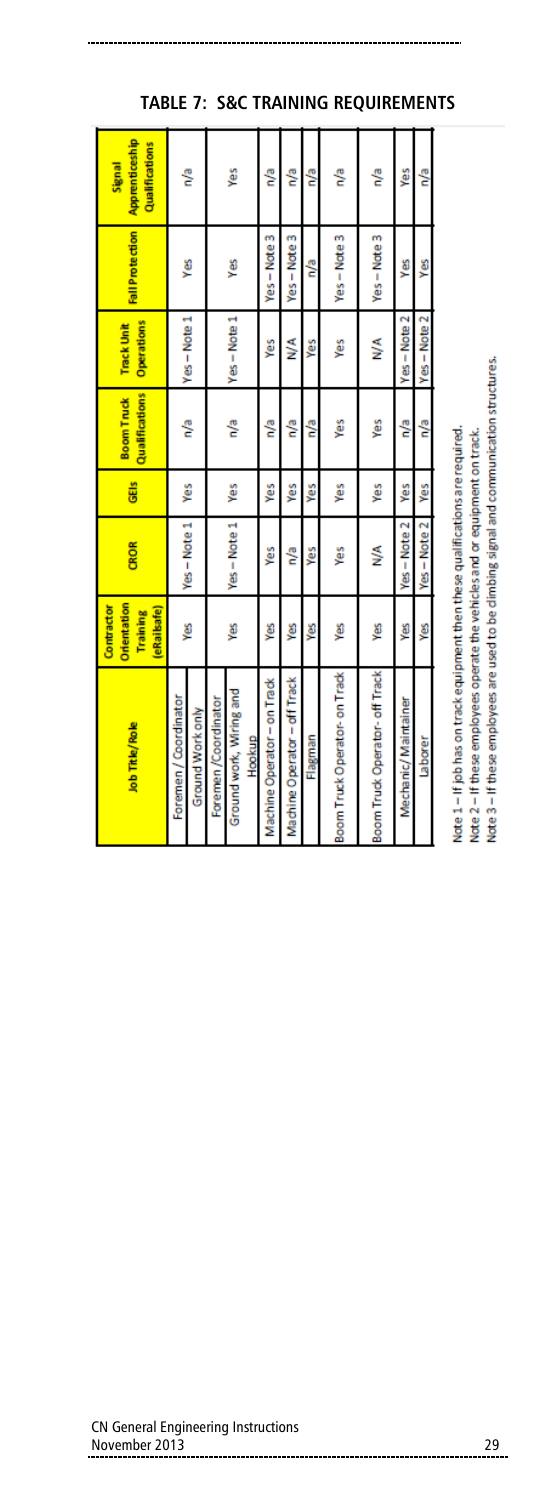# **13.0 Handling Switches**

- 13.1 In addition to CROR rule 104 (q), employees must record the following information on the back of their TOP or OCS clearance when handling a main track switch:
	- Time of day the switch was handled.
	- Location of the switch.
	- Initials of employees' that handled the switch and initial of the employee that confirmed the position. When the employee confirming the position of the switch is not present (i.e. confirmed via telephone or radio), the full name of the person or RTC initials must be recorded.
	- Position the switch was left.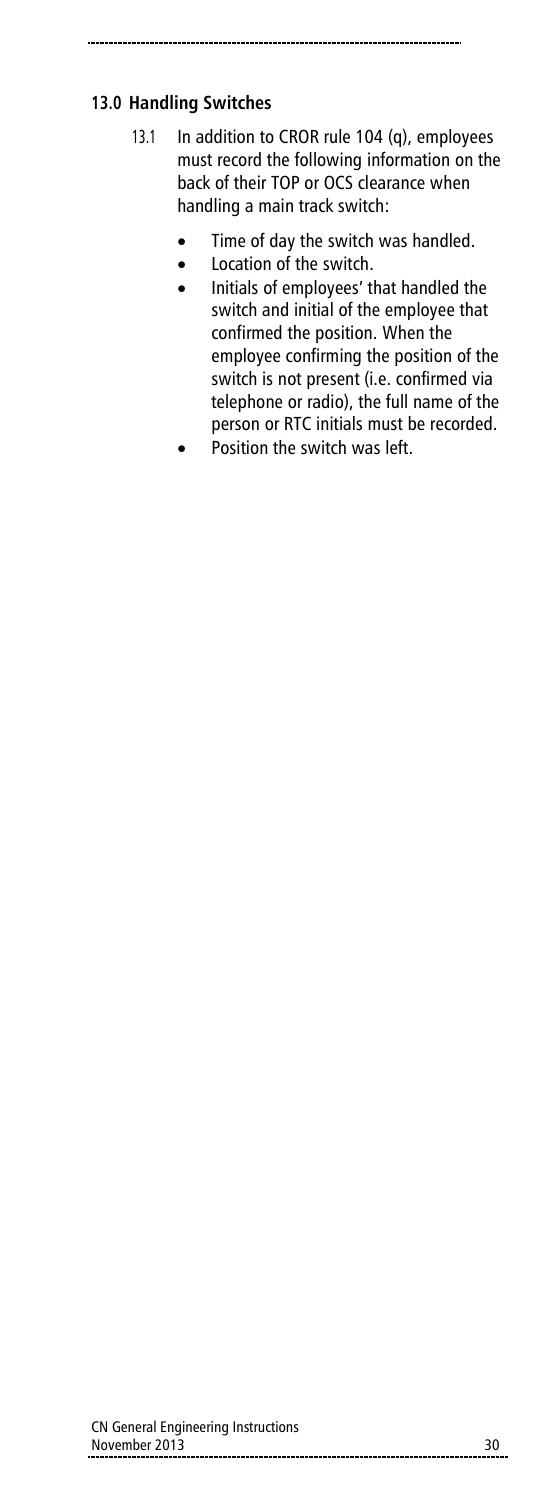# **14.0 Highway/Roadway Grade Crossings and Traversing a Highway/Roadway Grade Crossing**

14.1 Hi-Rail Vehicles at Highway/Roadway Grade **Crossings** 

> When hi-rail vehicles are being removed from or placed on the track, at/or near a grade crossing, employees must warn the traveling public by:

- a) Displaying 360 degree flashing light and four way emergency flasher, (if equipped).
- b) Employees must watch for highway vehicles and provide flagging if conditions require such an action.
- c) When road traffic volume warrants, road traffic must be stopped before attempting to mount or dismount the track with the hi-rail vehicle. This can be accomplished by:
	- i. Stopping traffic in each direction and requesting the motorist to hold his position until the hi-rail is clear of the crossing, or
	- ii. Where equipped, activating the automatic warning system.
- 14.2 Any track unit or hi-rail must be operated with caution when approaching highway/roadway grade crossings. This includes giving roadway traffic preference and:
	- a. Approaching grade crossing under complete control, being prepared to stop if necessary.
	- b. A track unit must not obstruct a highway/roadway grade crossing until the way is seen to be clear by the operator of the track unit.
	- c. A track unit must be brought to a full stop before proceeding over a highway/roadway grade crossing when the view of the approach is obstructed or when traffic is heavy.
	- d. If required due to traffic volumes, sightlines, or other special conditions. the operator of the track unit must only proceed over the highway/roadway grade crossing after stopping under the protection of a flag-person, except a track unit being operated by one person alone may after stopping, proceed with extreme caution.
- 14.3 At all road crossings, the operator of a track unit must be prepared to stop clear of the

| CN General Engineering Instructions       |  |
|-------------------------------------------|--|
| November 2013<br>------------------------ |  |
|                                           |  |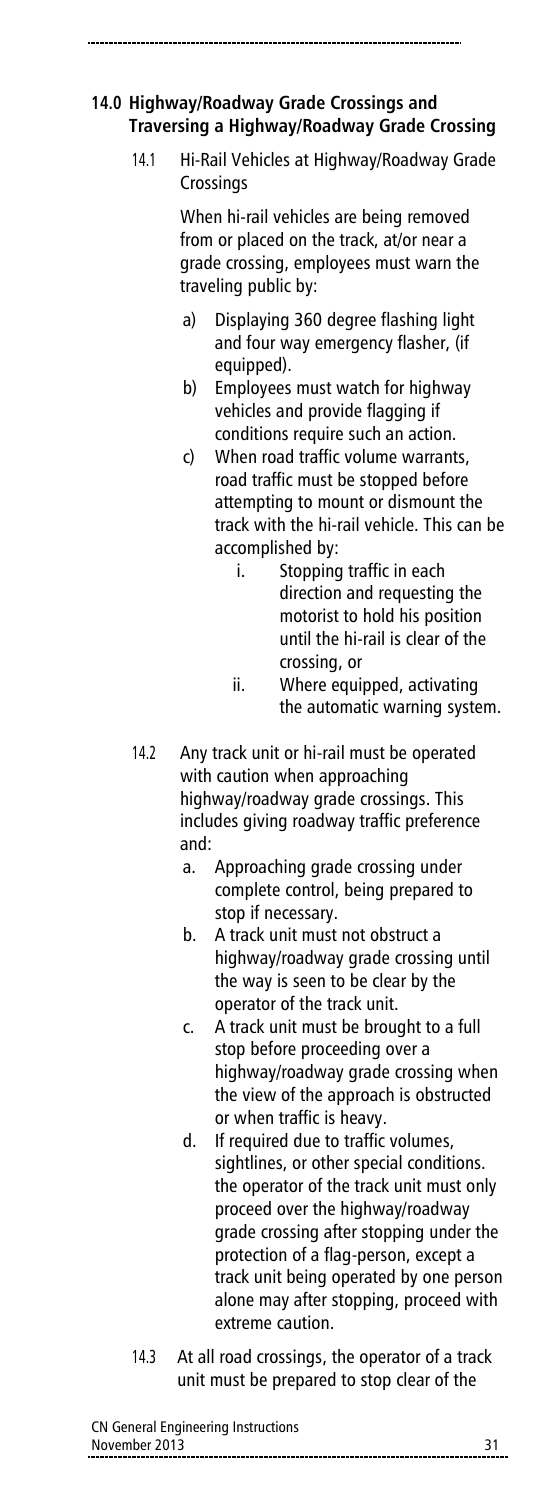crossing. When a conflict with approaching highway traffic exists the track unit must be brought to a stop and may only proceed when traffic has cleared or stopped and it is safe to do so.

- 14.4 Where the view is obstructed, or road traffic is heavy or travels at high speeds, a track unit must be brought to a full stop, clear of the crossing. Once it is safe, the track unit may then proceed.
- 14.5 Highway traffic must be given the right-ofway unless protection is provided by one of the methods in 14.6, 14.7 or 14.8.
- 14.6 At crossings where a protective device exists that can be operated by a switch or remote control device, the protection may be activated to protect movements through the crossing. The crossing may be occupied once roadway traffic has come to a stop. Once the track unit has cleared the crossing, the protective device must be returned to normal.
- 14.7 At crossings protected by a flag person, the track unit may proceed when given the appropriate signal by the flag person.
- 14.8 When necessary, the occupants of a track unit will protect against roadway traffic. Procedures specified in Section 15 through 20, "Manual Protection at Highway/Roadway Grade Crossings" shall apply.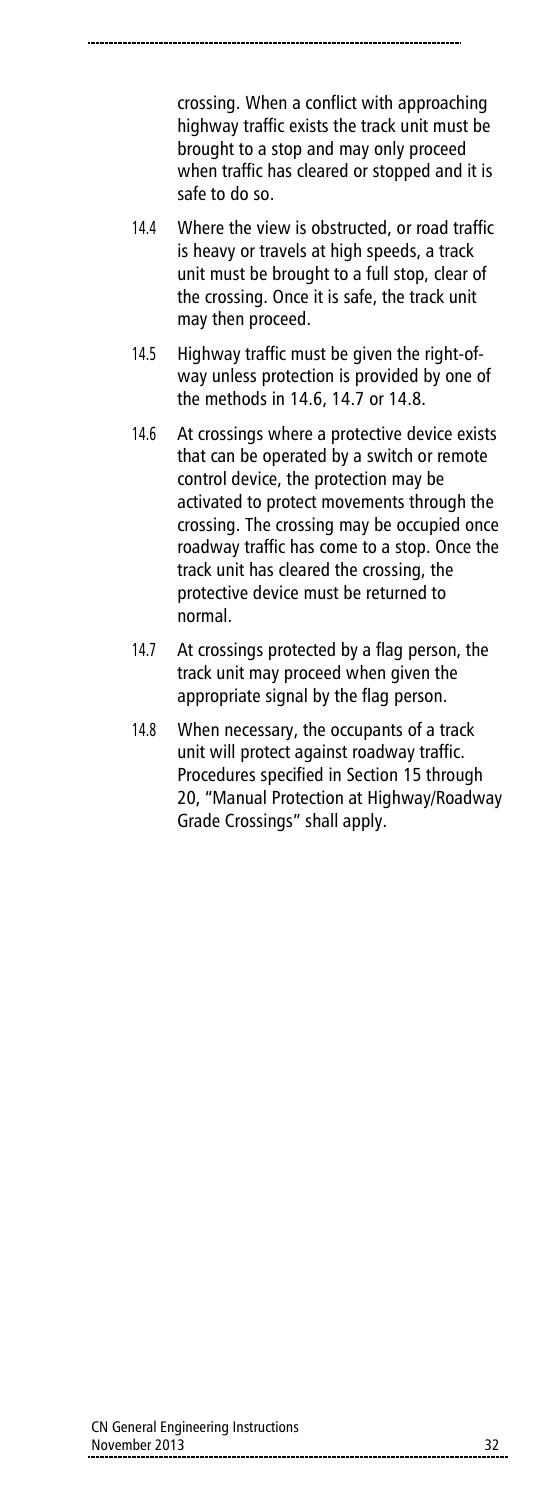# **Manual Protection at Highway/Roadway Grade Crossings**

# **15.0 Scope**

- 15.1 These practices are intended to ensure that there are acceptable procedures and instructions in place to permit railway employees to safely perform manual protection at highway/railway grade crossings when:
	- a. The uncontrolled movement of traffic could be hazardous to workers;
	- b. Work is being performed at or near a railway/road grade crossings;
	- c. Automatic warning devices are not working as intended; or
	- d. Signal light, gates, and other protective devices are broken or damaged.
- 15.2 Except as otherwise noted, this circular is intended to apply to manual protection performed by engineering employees, contractors working on behalf of the railways or other authorized and qualified persons. Train and Engine Crews required to manually protect crossings will continue to be governed in accordance with the provisions of the Canadian Railway Operating Rules (CROR) and individual operating instructions.

# **16.0 General Principles**

- 16.1 Manual protection of highway/railway grade crossings should be carried out in a manner that provides roadway users with a message consistent to that which they encounter for other roadway flagging situations.
- 16.2 Clear instructions must be in place between railway and highway flag-persons when both are involved in a manual protection plan.
- 16.3 Vehicles should not be left in a location that could interfere with the view of grade crossing warning systems or flag-persons.
- 16.4 Unnecessary prolonged activation of railway crossing warning systems should be avoided.

# **17.0 Definitions**

17.1 **Flag-person** means a responsible employee or contractor qualified by the railway company or the road authority to stop or otherwise direct and control highway traffic through a highway/roadway grade crossing through instruction and a demonstrated knowledge of this circular and all other applicable rules, procedures and instructions.

| CN General Engineering Instructions |  |
|-------------------------------------|--|
| November 2013                       |  |
|                                     |  |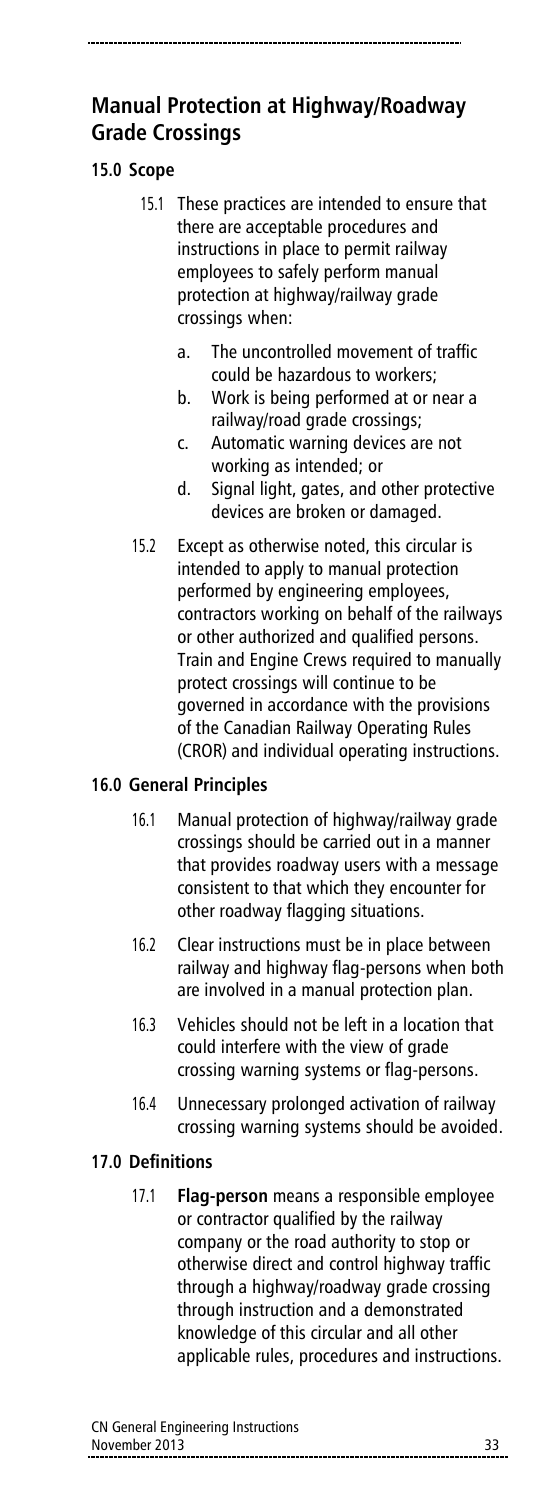- 17.2 **Foreman** means the designated employee in charge of work at the grade crossing.
- 17.3 **Highway/Roadway Grade Crossing** means a location where a public highway, road, street, or unrestricted private roadway and associated sidewalks and any pedestrian or bicycle pathway cross one or more railway tracks at grade.
- 17.4 **Qualified person** means a person, who, because their knowledge, training and experience is qualified to perform that duty safely and properly.
- 17.5 **Railway Company** means a railway company that owns or operates over the line of railway at the grade crossing.
- 17.6 **Road Authority** means the public agency that has legal authority to open and maintain a road that passes across the line of railway at the grade crossing.
- 17.7 **Traffic** means all road users including drivers cyclists and pedestrians that may use a grade crossing.
- 17.8 **Traffic control** means a method used for warning traffic and protecting track work at or near grade crossings.
- 17.9 **Traffic control plan** means the plans or written procedures detailing the traffic accommodation activities for a grade crossing project. Traffic control plans must be approved by the proper road authority.

#### **18.0 Protection Required**

- 18.1 Malfunction of Automatic Warning Systems
	- a. When a railway company is aware that an automatic grade crossing warning system malfunction has taken place, a qualified person shall arrange for appropriate means of warning highway traffic and railway employees. This may include but is not limited to:
		- i. Train and engine crews providing manual protection until the train or engine movement fully occupies the crossing;
		- ii. A qualified flag-person providing manual protection in accordance with Section 19, until the on-track equipment has cleared the crossing;
		- iii. A uniformed police officer providing manual protection in accordance with practices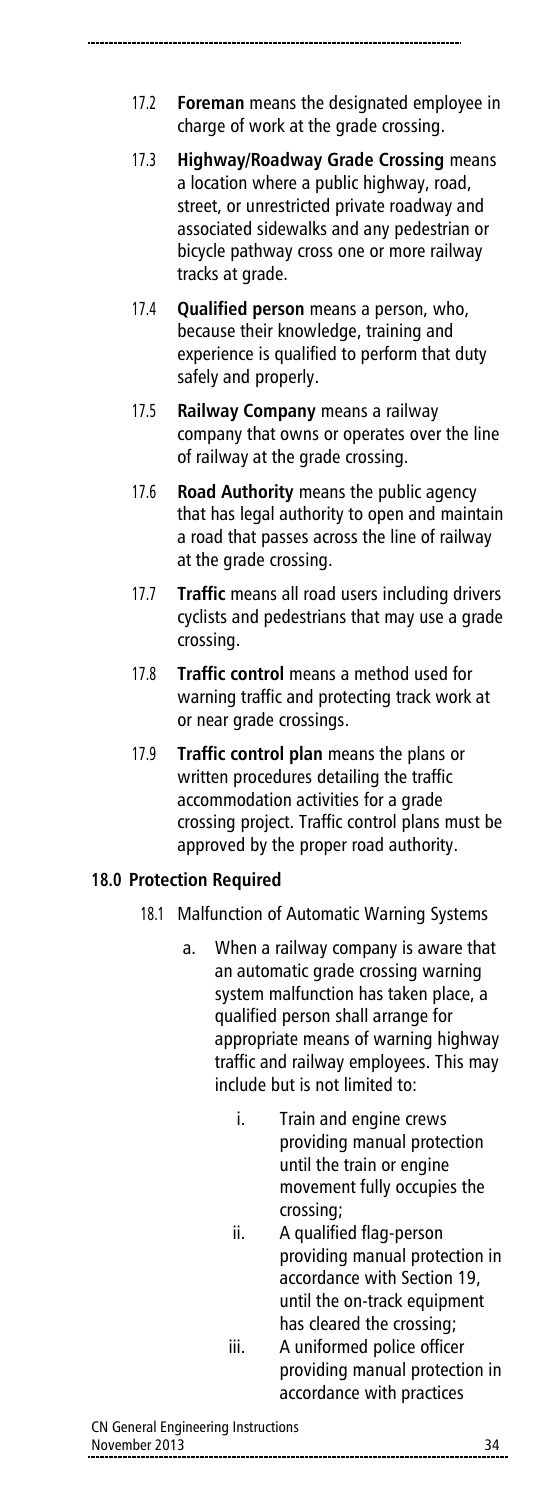acceptable to their organization until the on-track equipment has cleared the crossing; and

- iv. In the case of workers at or near the crossing, a lookout to warn workers of approaching traffic.
- b. A malfunction of a warning system at or near a grade crossing includes:
	- i. An activation failure, a partial activation or a false activation of an automatic warning system or any of its components;
	- ii. When traffic signal preemption systems, designed to operate in conjunction with the automatic warning system at or near a grade crossing, will not operate or will not operate properly. In this case, the road authority must be notified immediately.
- c. Movement of trains where there is known to be a malfunction of an automatic warning system shall be governed in accordance with current company operating instructions and Canadian Rail Operating Rules.
- 18.2 Traffic Control for Very Short Duration Work

In instances where maintenance work at a grade crossing may be of very short duration and will have a minimal impact on traffic, a qualified person at the location must review the activity and assess the need for traffic control measures. Depending on the work to be performed, control measures could include items such as a lockout to warn workers of approaching traffic, flag persons and/or advance warning signage.

- a. Examples of such activities would include but not be limited to:
	- i. Removal of snow and ice buildup in flange ways;
	- ii. Repair of high spikes;
	- iii. Visual ground inspection of track and signal equipment;
	- iv. Testing the operation of a grade crossing warning system;
	- v. Removal of isolated debris from crossing surface; or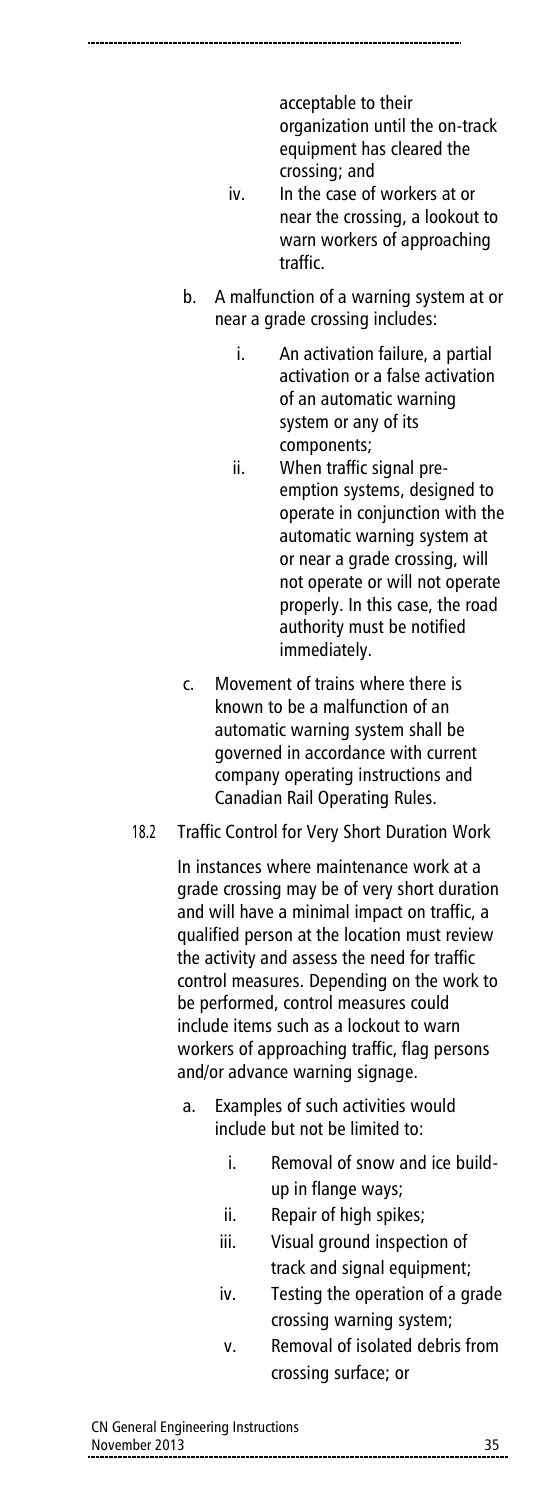- vi. When required, parking a vehicle on the shoulder of the road or the right-of-way in the immediate vicinity of grade crossing.
- b. All workers must wear high-visibility reflective apparel and any work vehicles in the vicinity must employ 360 degree flashing lights and/or 4-way emergency flashers.
- c. In all cases the railway company shall safely restore normal operations of the system as soon as possible.
- 18.3 Traffic Control for Scheduled Work in the Vicinity of a Grade Crossing

When carrying out scheduled work in the vicinity of a highway/railway grade crossing, except as provided in Sections 18.1 and 18.2 above, a sufficient number of flag-persons or other means of manual or positive protection, must be provided when:

- a. Work is to be carried out on a line of the railway that may cause obstruction of sight-lines at a highway/roadway grade crossing not equipped with an automatic warning system when there is the possibility of the operation of a train.
- b. The crossing warning system which includes either the warning lights with or without gates, advance warning system, or interconnected traffic signals or prepare to stop signs are unable to operate properly due to scheduled maintenance or construction work within the rail approach to the crossing or the road approach to the crossing when there is the possibility of the operation of a train.
- c. Work equipment is close enough to the crossing to obstruct the motorist view of approaching trains or is continuously activating the warning system.
- d. Test of a highway/roadway grade crossing warning system causes the operation of the light units or gate arms at the same time that a train or other railway equipment may enter onto the operating control circuits of the warning system.
- e. Traffic is required to pass a worker, equipment or other obstruction that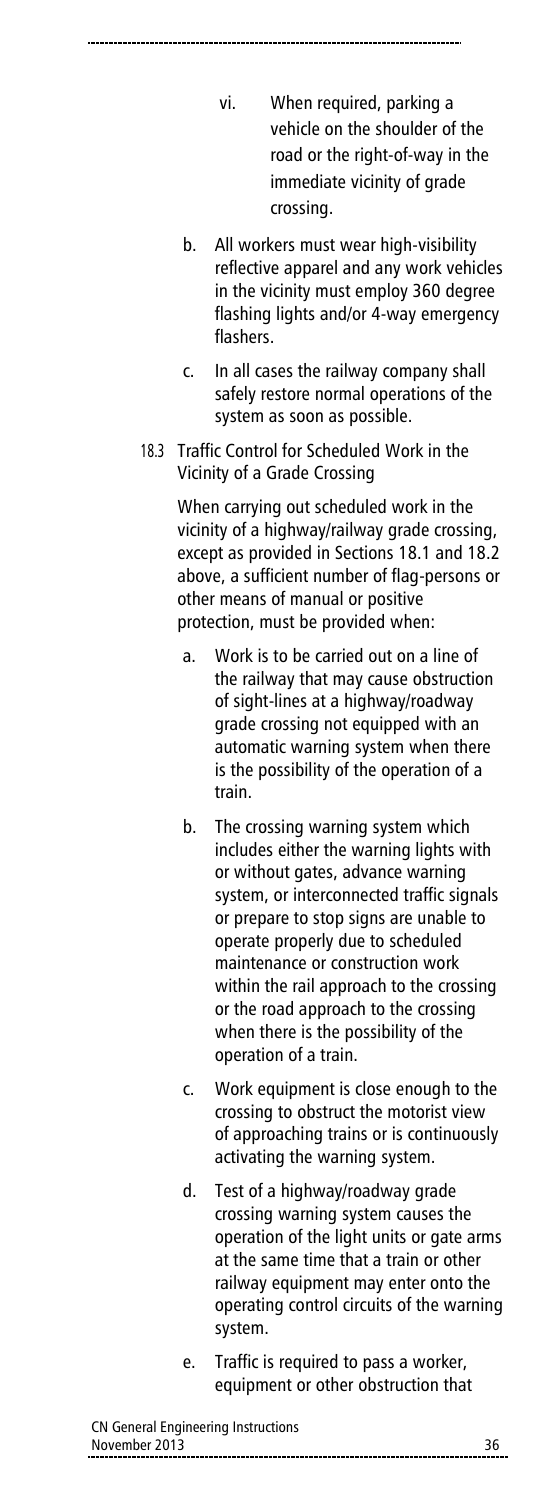may block all or part of the traveled roadway, except as outlined in Section 18.2 above (Very Short Duration Work).

f. Train movements are anticipated and the presence of track units or work equipment could lead to confusion for highway users.

Should the work affect the highway/roadway grade crossing for an extended period of time or result in roadway lane closures, the road authority must be notified in advance as provided for in Section 18.4.

18.4 Traffic Control for Lane Closures and Long Duration Construction Work

> Before undertaking work which will require the regulation of traffic over a grade crossing for an extended period of time or which will require lane closures, the road authority must be notified well in advance and:

- a. A written traffic control plan must be prepared (see Figure 2);
- b. A flag-person or other mutually agreed to means of manual protection in accordance with the traffic control plan must be provided;
- c. The foreman or other person in charge of the work must:
	- i. Be governed by instructions from the road authority ensuring the flagging protection procedures to be followed for such work conforms to the applicable provincial or road authority requirements;
	- ii. Ensure that all protective devices as determined above are in place prior to commencement of work;
	- iii. Determine who will perform the flagging duties, whether the road authority, railway personnel or a contractor;
	- iv. Ensure detailed instructions and job briefings are provided to persons performing traffic control duties; and
	- v. Notify Signals and Communications of work to be done at the crossing and arrange for the Signal Maintainer or other authorized and qualified person to isolate/deactivate/reactivate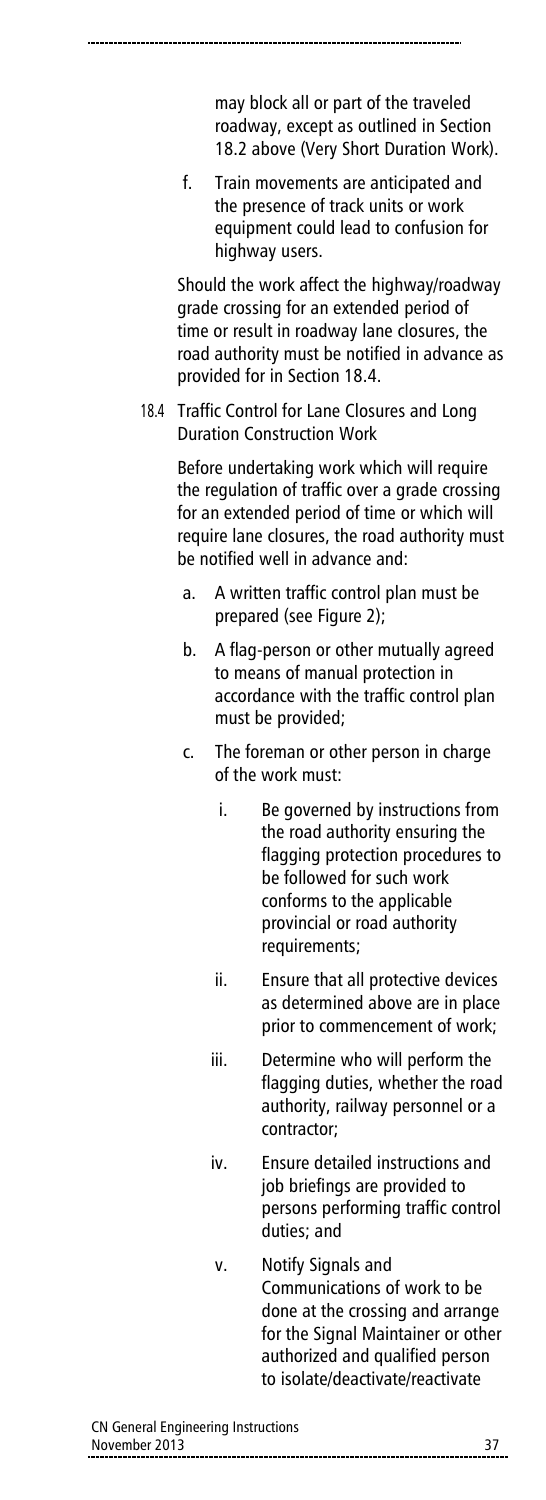automatic warning devices, if applicable.

#### **19.0 Equipment Required**

- 19.1 For daytime grade crossing work requiring manual protection, each flag-person shall be provided with:
	- a. A traffic control hand held approved STOP/SLOW paddle as shown in Figure 2 is recommended. A red flag may be used when a STOP/SLOW paddle is not available;
	- b. Approved high visibility reflective vest or similar apparel;
	- c. Required personal protective equipment;
	- d. An effective means of communication when flag-persons are not visible to each other.
- 19.2 A flag-person used for scheduled or construction work must have the following clothing and equipment:
	- a. A STOP/SLOW sign as shown in Figure 2, mounted on a 4 foot long pole;
	- b. Approved high visibility reflective vest or similar apparel;
	- c. Required personal protective equipment;
	- d. An effective means of communication when flag-persons are not visible to each other;
	- e. The appropriate traffic cones, barricades, signs, lighting and other traffic control devices prescribed by the province in which the work is being performed.

These requirements may be altered or augmented as necessary to meet the requirements prescribed by the province and the traffic control plan.

19.3 During the hours of darkness, or in other conditions of poor visibility, in addition to the above equipment requirements, each flag-person is to be provided with a working flashlight which may be fitted with a red signalling baton or a lit red fusee.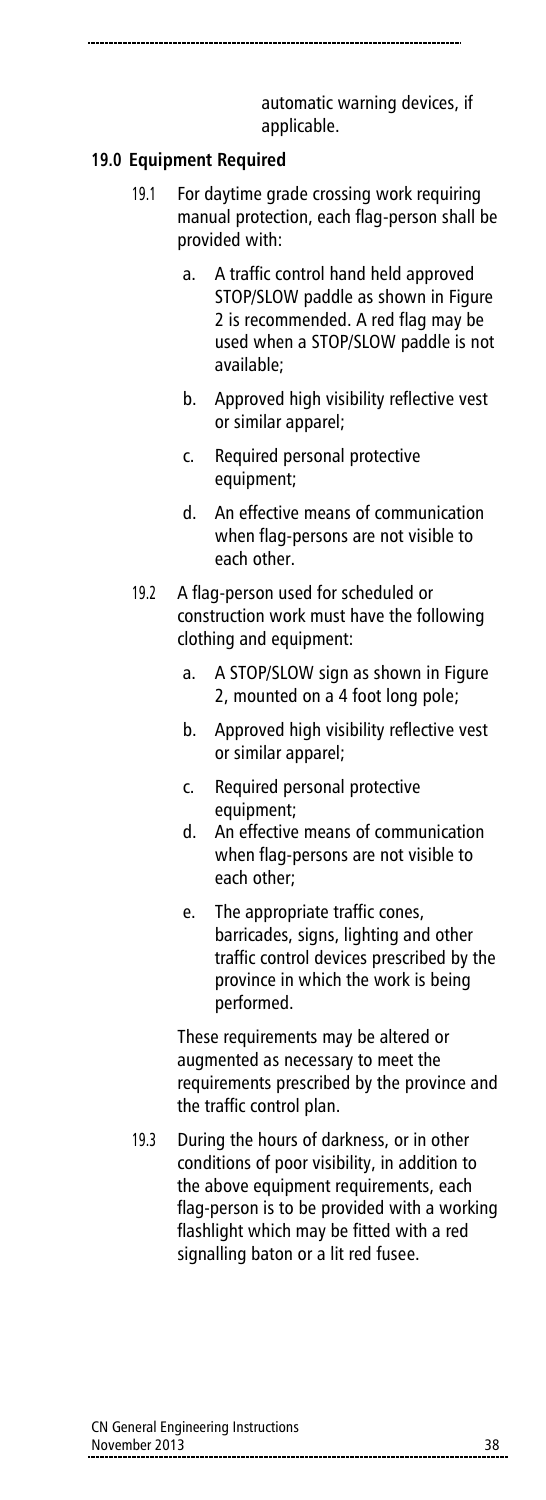# **20.0 Flagging Procedures**

#### 20.1 General Procedures

- a. During traffic control each flag-person must remain on duty at the assigned station until relieved.
- b. Except as provided by section 20.4, a flag-person must not direct traffic for more than one lane at the same time.
- c. A flag-person shall not perform any other work while physically directing vehicular traffic.
- d. A flag-person must stand in a safe position on the side of the lane he/she is flagging with an unobstructed view of approaching traffic.
- e. A flag person must ensure that it is safe for a movement to proceed before signalling for that movement to proceed.
- f. No employee other than the flag-person may give signals to a motorist except in an emergency.
- g. Only one flag-person may give a signal to a motorist at one time.
- h. A flag-person must make all motions and signals for traffic control precisely and deliberately so that the meaning of signals is clearly understood.
- 20.2 Hand Signals
	- (A) When using a STOP/SLOW paddle a flag-person must:
		- i. Use the normal signals shown in Figure 4 when stationed on the driver's right side of the traffic lane under the flagperson's control.
		- ii. The signals shown in Figure 4 will be reversed when the flagperson is stationed on the drivers left side.
		- iii. The flag-persons sign must not be used to wave traffic on and must never be displayed to traffic in other than a static manner.
	- (B) When using a red flag, a flag-person must use the following procedures:
		- i. To stop traffic; face traffic and extend the flag staff horizontally across the traffic lane in a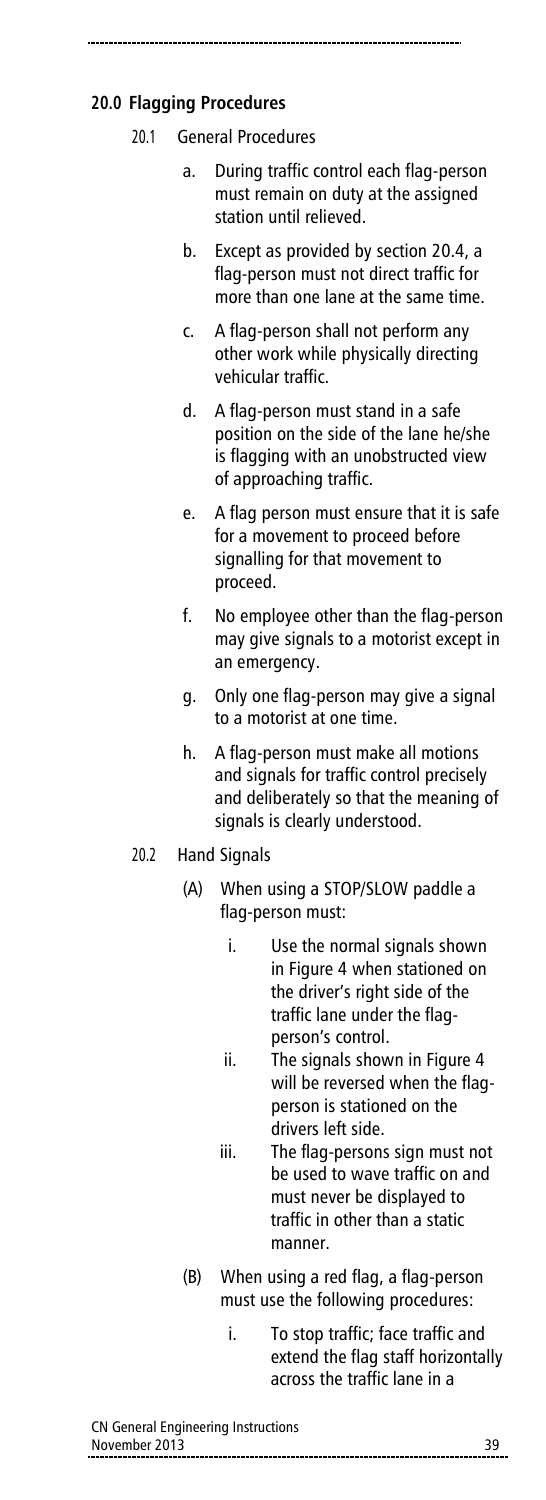stationary position so that the full area of the flag is visibly hanging below the staff. The free arm shall be held with the palm of the hand above the shoulder level toward approaching traffic.

- ii. To direct traffic to proceed; stand parallel to the traffic movement and with flag and arm lowered from the view of the road users, motion with the free hand for road users to proceed. Flags shall not be used to signal traffic to proceed.
- iii. To alert or slow traffic; face traffic and slowly wave the flag in a sweeping motion of the extended arm from shoulder level to straight down without raising the arm above a horizontal position. The flagperson shall keep the free hand down.

#### 20.3 Emergency Vehicles

Emergency vehicles such as fire trucks, police vehicles, and ambulances pose special problems for flag-persons and emergency procedures to be used should be known prior to commencement of flagging operations.

- a. When the flag-person becomes aware that an emergency vehicle is approaching, he or she should immediately contact the other flagpersons in order to open a path for the emergency vehicle(s).
- b. If there is a hazard that will affect the safety of an emergency vehicle, yourself or others, the emergency vehicles must be stopped, even ever so briefly, in order to relay specific instructions.

#### 20.4 Traffic Control with one Person

Whenever one person is required to flag at crossings where vehicles can move in either direction or more than one lane is involved, the flag-person should:

a. Speak to the driver of the first vehicle stopped to ensure that he/she remains stopped clear of the crossing while the flag-person stops vehicles arriving from the other direction, or from an adjoining lane.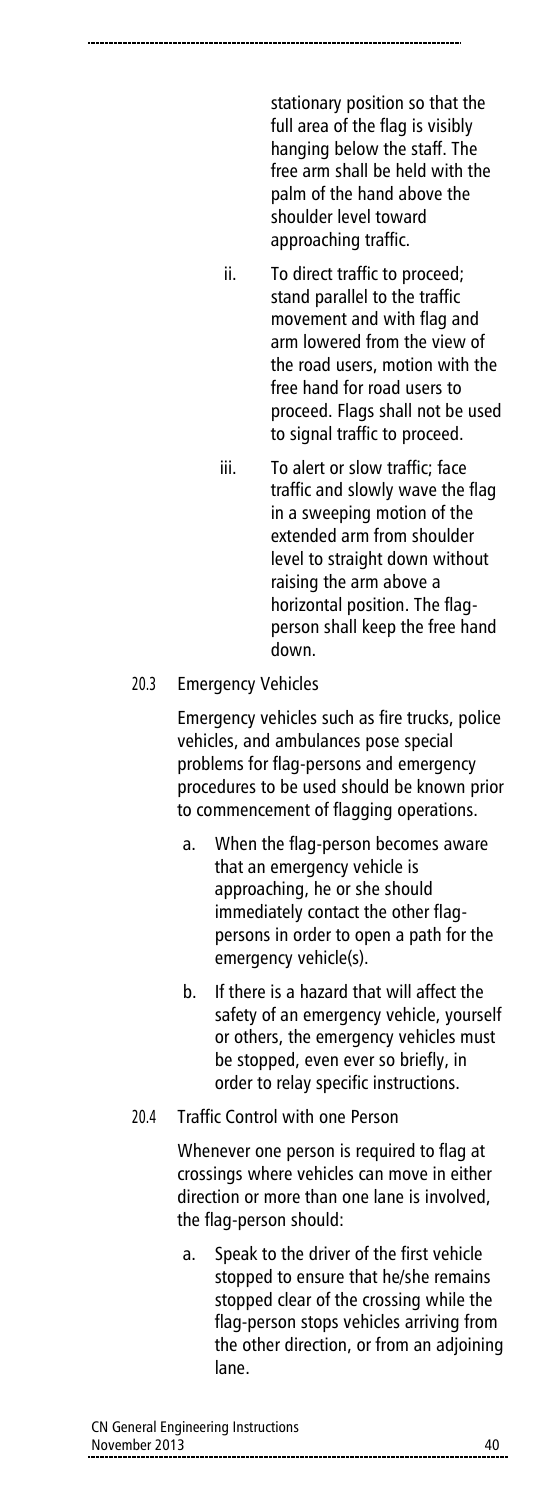b. When stopping vehicles at a crossing with more than one track, the flagperson should first stop the vehicle whose line of site is most restricted.

### 20.5 Traffic Control Signs

- a. When traffic control is scheduled or of long duration, signs advising of a flagperson ahead should be placed in advance of each flag-person's station. (Examples shown in Figure 3).
- b. Signs must be erected as per instructions from the road authority.
- c. Signs must be checked to ensure they are functioning as intended.
- d. Signs must be removed promptly upon completion of work.
- 20.6 Scheduled and Construction Work Requiring Traffic Control Plans
	- a. A detailed traffic control plan must be written and approved by the road authority.
	- b. These plans should include communication procedures, job briefings and situational awareness.
	- c. Detailed instructions must be given to the flag-person(s) along with job briefings.
	- d. Unless otherwise identified in the traffic control plan, grade crossing protection shall be in conformity with the requirements of the Manual of Uniform Traffic Control Devices for Canada (MUTCD).
	- e. Road closures and barriers should be considered whenever work at a grade crossing is being planned. Barricades must only be placed as per the road authority's instructions.
- 20.7 Notification of the Signal Maintainer or Other Authorized Personnel

Scheduled track work must not be performed within the limits of an automatic warning system at a grade crossing until the signal maintainer or other authorized and qualified person has been notified. Only Signals and Communications personnel may isolate/deactivate/reactivate automatic warning systems at grade crossings.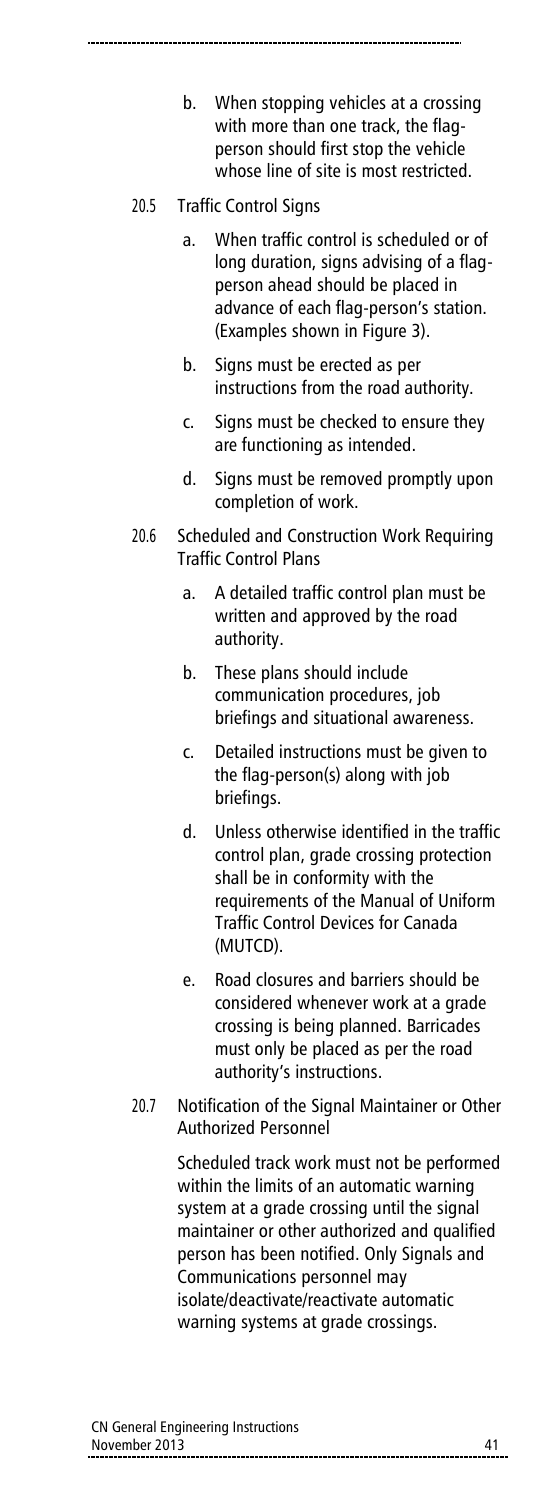# **Figure 2 STOP/SLOW Sign**



The STOP/SLOW paddle shall have an octagonal shape on a rigid handle. STOP/SLOW paddles shall be at least 450 mm (18 in) wide with letters at least 150 mm (6 in) high. The background of the STOP face shall be red with white letters and border. The background of the SLOW face shall be orange with black letters and border. When used at night the STOP/SLOW paddle shall be reflectorized.

### **NOTE: All traffic control equipment, including signs and personal protective equipment must be kept clean and in working condition.**

### **Figure 3 Traffic Control Plan**

Diagram shows an example of a traffic control plan for protecting work at a grade crossing. (two way traffic, single lane closure)

**NOTE: This is an example only. Signs should be placed as per traffic control plan developed with the proper road authority.**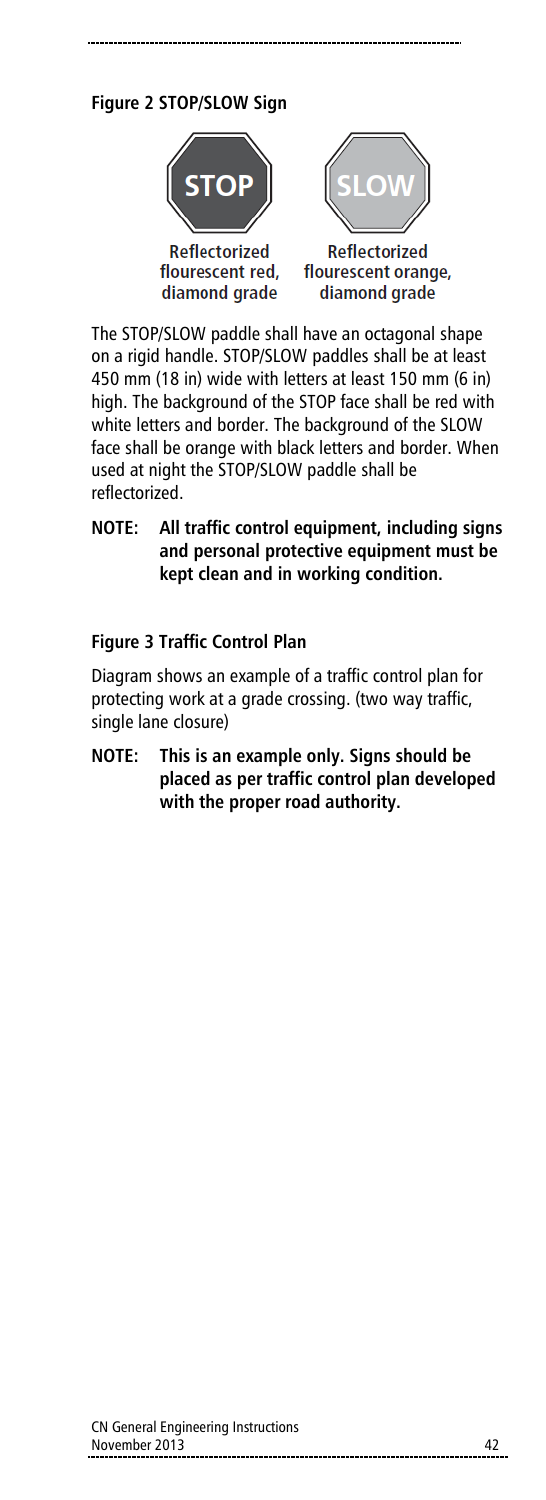

Each situation will require individual safety assessment, and consideration must be given to traffic volume, vehicle types, sightlines and distances, sign spacing, duration of work and other factors to ensure traffic control devices are adequate in each case.

- 1. All signs shall be spaced 330-500 feet (100-150 meters) apart unless otherwise indicated. 2. All signs shall be kept clean and in good condition. 3. Identical signing is required from both directions. 4. The bottom of sign should not be less than 1' (30 cm) above the road surface. 5. All signs must be in accordance with instructions from road authority.
- 6. Traffic cones are placed at 20 foot (6 meter) maximum intervals when flag-persons are used.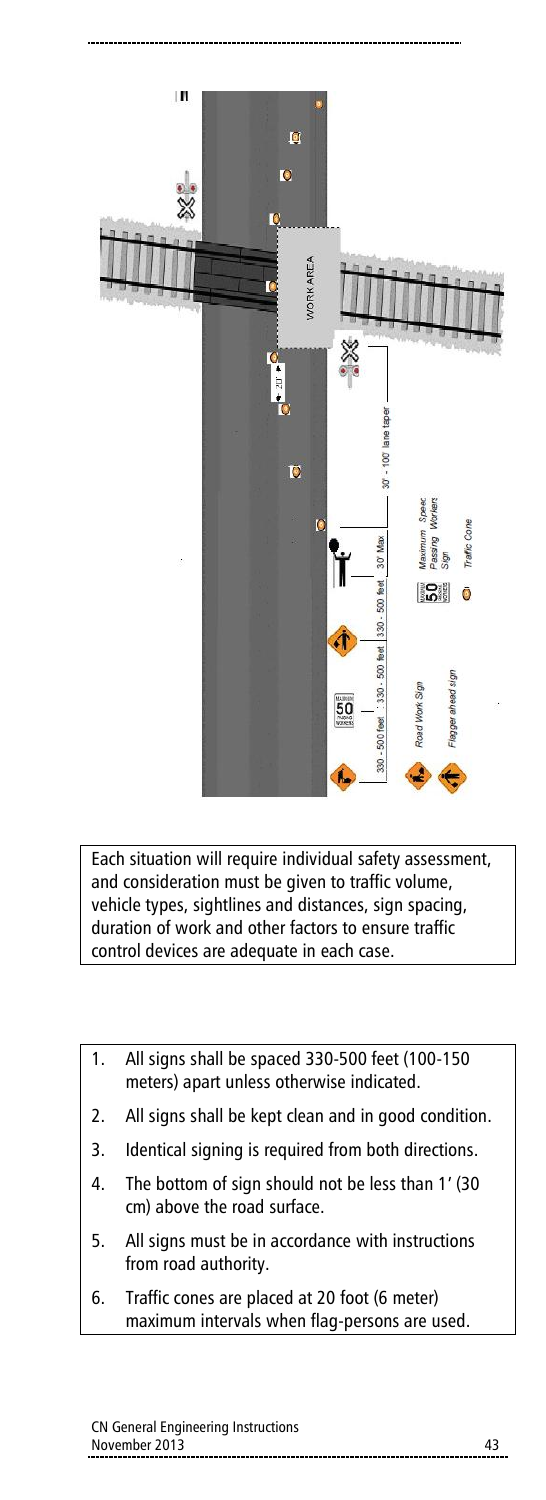- 7. Lane taper must not exceed 100' (30 meters) or be less than 30' (10 meters) when flag-persons are used.
- 8. No vehicles shall be parked on road unless required for actual operations.
- 9. Traffic Control plan must document procedures to follow to accommodate emergency vehicles. Flagpersons must discuss and understand these procedures prior to commencement of flagging operations.

# **Figure 4 Hand Signals when STOP/SLOW paddle is used for traffic control**

# **To Stop Traffic**





# **(A) By day**

- Face traffic.
- Display "STOP" paddle in right hand.
- When approaching vehicle has almost stopped, use left arm to indicate stopping point.

# **(B) By night**

- Face traffic.
- Display static reflectorized "STOP" paddle in right hand and flashlight with red signaling baton attached in left hand.
- Move left arm from 3 to 6 o'clock.
- When approaching vehicle has almost stopped, use flashlight/baton to indicate stopping point.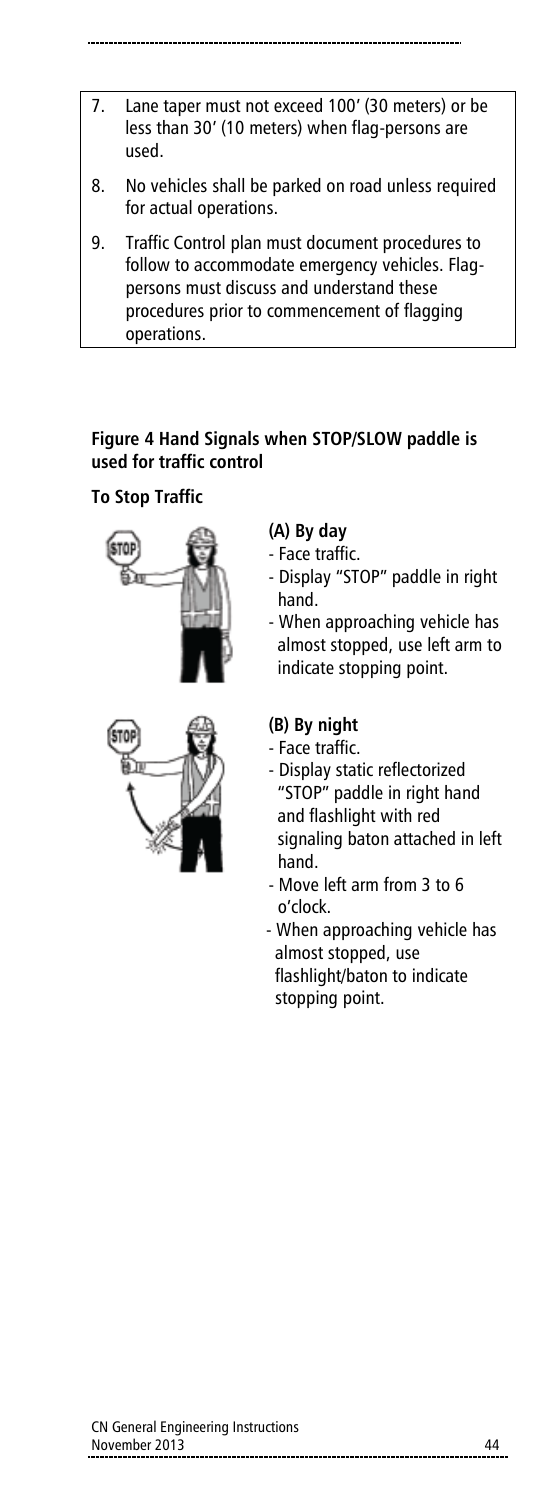# **To Slow Traffic**



### **(A) By day**

- Face traffic.
- Display static "SLOW" paddle in right hand.
- If traffic slows below desired speed give appropriate "Move Traffic" signal.

### **(B) By night**

- Face traffic.
- Display static reflectorized "SLOW" paddle in right hand and flashlight with red signaling baton attached in left hand.
- Move left arm from 3 to 6 o'clock.
- If traffic slows below desired speed give appropriate "Move Traffic" signal.

#### **To Move Traffic Slowly**



#### **(A) Slowly by day**

- Face across the approach lane and look across left shoulder at traffic to be moved.
- Display static "SLOW" paddle in right hand.
- Advance traffic by rotating lower left arm in an elliptical manner in the direction the vehicle wheels will rotate.



#### **(B) Slowly by night**

- Face across the approach lane and look across left shoulder at traffic to be moved.
- Display static "SLOW" paddle in right hand and flashlight, with red signaling baton in left hand.
- Advance traffic by rotating lower left arm.

#### CN General Engineering Instructions November 2013 45